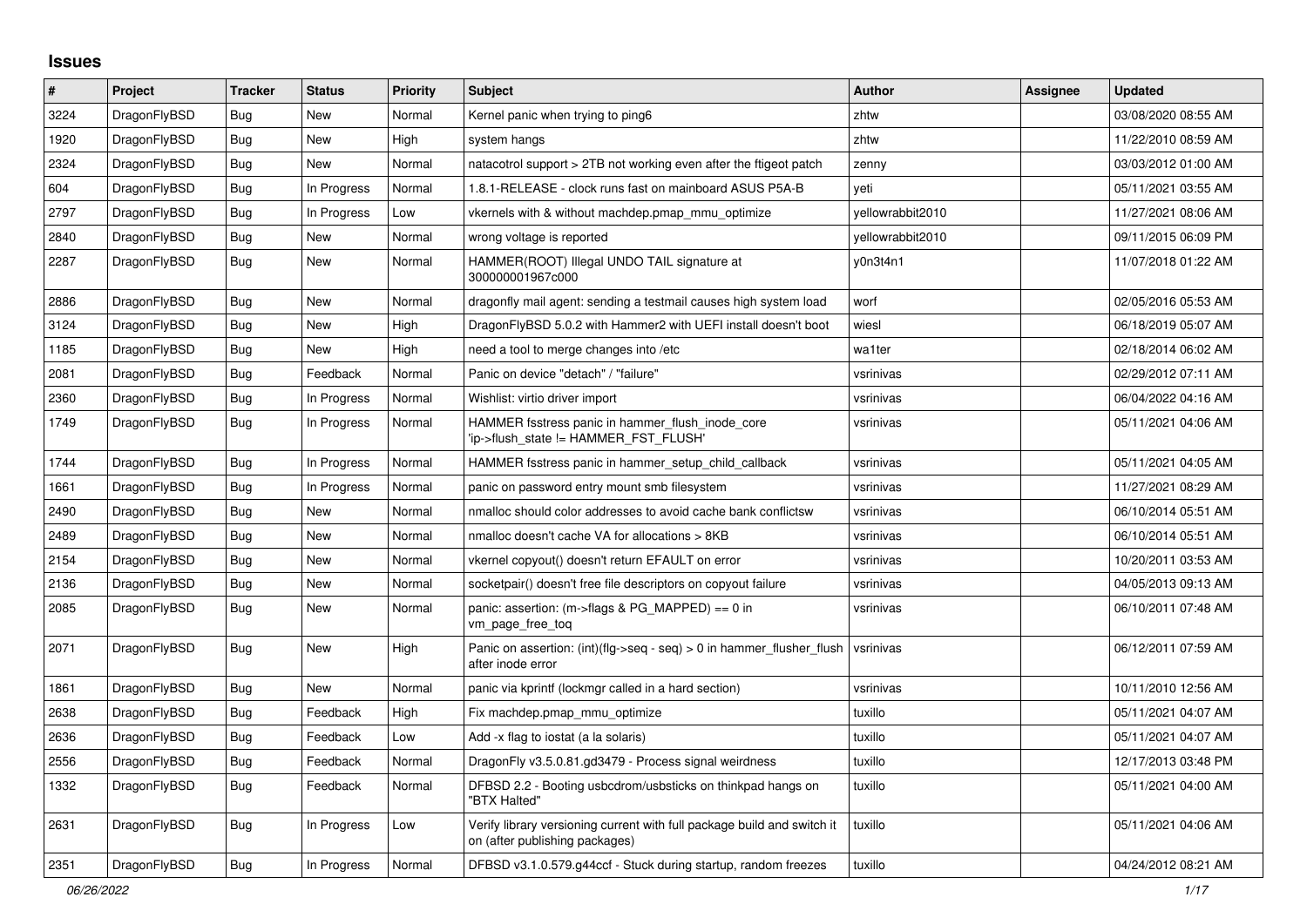| $\vert$ # | Project      | <b>Tracker</b> | <b>Status</b> | <b>Priority</b> | <b>Subject</b>                                                                               | <b>Author</b>  | <b>Assignee</b> | <b>Updated</b>      |
|-----------|--------------|----------------|---------------|-----------------|----------------------------------------------------------------------------------------------|----------------|-----------------|---------------------|
| 2345      | DragonFlyBSD | <b>Bug</b>     | In Progress   | Normal          | DFBSD v3.1.0.457.gd679f - NFS panic on diskless station                                      | tuxillo        |                 | 04/07/2012 05:22 PM |
| 2282      | DragonFlyBSD | Bug            | In Progress   | Normal          | gdb segfaults with certain corefiles                                                         | tuxillo        |                 | 01/18/2012 04:40 PM |
| 3196      | DragonFlyBSD | <b>Bug</b>     | New           | Normal          | test issue after redmine upgrade (2)                                                         | tuxillo        |                 | 07/05/2019 04:33 AM |
| 3157      | DragonFlyBSD | Bug            | New           | Normal          | TP-Link UE300 not working in 5.2-RELEASE                                                     | tuxillo        |                 | 11/15/2018 02:08 PM |
| 2647      | DragonFlyBSD | <b>Bug</b>     | <b>New</b>    | Normal          | HAMMER panic on 3.6.0                                                                        | tuxillo        |                 | 05/11/2021 03:54 AM |
| 2641      | DragonFlyBSD | <b>Bug</b>     | New           | Normal          | Panic when loading natapci as module                                                         | tuxillo        |                 | 05/11/2021 03:54 AM |
| 2630      | DragonFlyBSD | Bug            | New           | Normal          | Bring in latest iconv fixes from FreeBSD10 as well as csmapper<br>updates                    | tuxillo        |                 | 05/11/2021 03:54 AM |
| 2629      | DragonFlyBSD | Bug            | New           | Normal          | Replace gcc44 with llvm34, clang34, and libc++                                               | tuxillo        |                 | 06/02/2014 02:30 PM |
| 2498      | DragonFlyBSD | <b>Bug</b>     | New           | Normal          | DFBSD v3.2.2-RELEASE - LIST_FIRST(&bp->b_dep) == NULL"<br>failed in vfs_vmio_release         | tuxillo        |                 | 05/31/2022 04:09 PM |
| 2495      | DragonFlyBSD | Bug            | New           | High            | DFBSD v3.3.0.960.g553fe7 - ocnt != 0" failed in<br>prop_object_release                       | tuxillo        |                 | 05/31/2022 04:08 PM |
| 2283      | DragonFlyBSD | Bug            | <b>New</b>    | Normal          | DFBSD DragonFly v2.13.0.957.g4f459 - pmap_release: page<br>should already be gone 0xc27120bc | tuxillo        |                 | 01/23/2012 03:03 AM |
| 2224      | DragonFlyBSD | <b>Bug</b>     | <b>New</b>    | Normal          | v2.13.0.291.gaa7ec - Panic on fq while installing world                                      | tuxillo        |                 | 11/18/2011 01:40 AM |
| 2171      | DragonFlyBSD | Bug            | New           | Normal          | DFBSD v2.13.0.151.gdc8442 - panic: assertion "(*ptep &<br>$(PG_MANAGED PG_V)) == PG_V"$      | tuxillo        |                 | 11/04/2011 05:06 PM |
| 2166      | DragonFlyBSD | <b>Bug</b>     | New           | Normal          | DFBSD v2.13.0.109.g05b9d - Strange lockups                                                   | tuxillo        |                 | 10/29/2011 11:20 AM |
| 2129      | DragonFlyBSD | Bug            | <b>New</b>    | Normal          | DFBSD v2.11.0.661.gf9438 i386 - panic: lockmgr thrd_sleep                                    | tuxillo        |                 | 09/05/2011 09:49 AM |
| 2084      | DragonFlyBSD | <b>Bug</b>     | New           | Normal          | DFBSD v2.11.0.242.g4d317 - panic: zone: entry not free                                       | tuxillo        |                 | 07/03/2012 01:23 AM |
| 2078      | DragonFlyBSD | <b>Bug</b>     | New           | Normal          | DFBSD i386 v2.11.0.201.g3ed2f - Panic during installworld into a<br>vn0 device               | tuxillo        |                 | 05/19/2011 07:50 PM |
| 1959      | DragonFlyBSD | Bug            | New           | Normal          | DFBSD v2.9.1.422.gc98f2 - Panic during boot - IPv6 and PF                                    | tuxillo        |                 | 01/13/2011 03:37 AM |
| 1867      | DragonFlyBSD | <b>Bug</b>     | New           | Normal          | it(4) motherboard and fan problems                                                           | tuxillo        |                 | 07/08/2011 10:48 AM |
| 2140      | DragonFlyBSD | Bug            | <b>New</b>    | High            | hammer_io_delallocate panic with 'duplicate entry' message                                   | ttw            |                 | 10/07/2011 12:22 PM |
| 3231      | DragonFlyBSD | <b>Bug</b>     | New           | Normal          | wifi drops on 5.8                                                                            | tse            |                 | 04/06/2020 05:08 AM |
| 3225      | DragonFlyBSD | Bug            | New           | Normal          | nfsd freeze when using qemu                                                                  | tse            |                 | 03/17/2020 11:52 AM |
| 3208      | DragonFlyBSD | Bug            | <b>New</b>    | Normal          | Crash related to nfsd                                                                        | tse            |                 | 06/11/2020 05:52 AM |
| 3199      | DragonFlyBSD | i Bug          | New           | Normal          | PFS label not found panic                                                                    | tse            |                 | 08/21/2019 03:51 AM |
| 3197      | DragonFlyBSD | Bug            | New           | Normal          | DragonFly upgrades                                                                           | tse            |                 | 04/18/2020 04:18 PM |
| 3170      | DragonFlyBSD | <b>Bug</b>     | New           | Normal          | repeatable nfsd crash                                                                        | tse            |                 | 06/11/2020 05:52 AM |
| 806       | DragonFlyBSD | <b>Bug</b>     | Feedback      | Normal          | boot error on MacBook                                                                        | tralamazza     |                 | 06/04/2022 05:28 AM |
| 3252      | DragonFlyBSD | Bug            | New           | Normal          | tcsetattr/tcgetattr set errno incorrectly on non-TTY                                         | tonyc          |                 | 10/26/2020 09:34 PM |
| 1282      | DragonFlyBSD | Bug            | Feedback      | Normal          | panic (trap 12) when booting SMP kernel on Atom 330 (dual core)                              | tomaz.borstnar |                 | 05/11/2021 04:00 AM |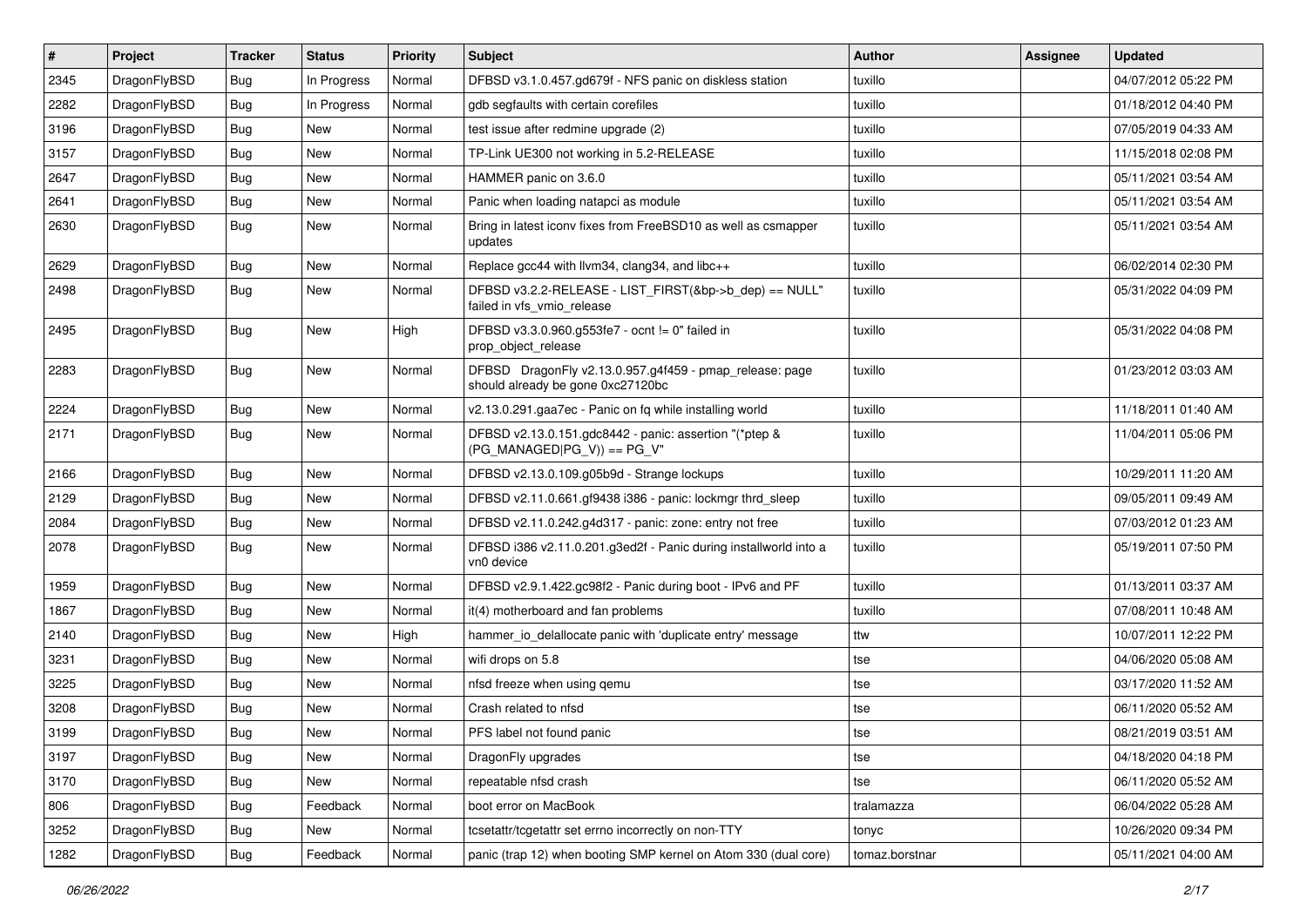| #    | Project      | <b>Tracker</b> | <b>Status</b> | <b>Priority</b> | Subject                                                                                                  | Author            | <b>Assignee</b> | <b>Updated</b>      |
|------|--------------|----------------|---------------|-----------------|----------------------------------------------------------------------------------------------------------|-------------------|-----------------|---------------------|
| 2473 | DragonFlyBSD | Bug            | New           | Normal          | Kernel crash when trying to up the wpi0 device (Dfly<br>v3.3.0.758.g47388-DEVELOPMENT)                   | tomaz             |                 | 02/24/2014 08:50 AM |
| 2931 | DragonFlyBSD | Bug            | <b>New</b>    | Low             | 'gdb' of 'vkernel' unable to print backtrace                                                             | tofergus          |                 | 07/26/2016 01:51 PM |
| 2930 | DragonFlyBSD | Bug            | New           | High            | 'objcache' causes panic during 'nfs readdir'                                                             | tofergus          |                 | 07/26/2016 01:09 PM |
| 2812 | DragonFlyBSD | Bug            | <b>New</b>    | Normal          | Panic on Intel DE3815TYKHE                                                                               | tmorp             |                 | 05/14/2015 03:14 PM |
| 3269 | DragonFlyBSD | Bug            | In Progress   | Normal          | Is double-buffer'd buf still required by HAMMER2?                                                        | tkusumi           |                 | 05/12/2021 04:09 PM |
| 3316 | DragonFlyBSD | <b>Bug</b>     | New           | Normal          | hammer2 dirent create() allows creating >1 dirents with the same<br>name                                 | tkusumi           |                 | 06/05/2022 12:35 PM |
| 3312 | DragonFlyBSD | Submit         | New           | Normal          | hammer2: redundant chain modify after chain creation                                                     | tkusumi           |                 | 05/15/2022 01:35 PM |
| 3266 | DragonFlyBSD | Bug            | New           | High            | Filesystems broken due to "KKASSERT(count &<br>TOK COUNTMASK);"                                          | tkusumi           |                 | 03/15/2021 01:21 PM |
| 3249 | DragonFlyBSD | Bug            | New           | Normal          | HAMMER2 fsync(2) not working properly                                                                    | tkusumi           |                 | 09/21/2020 07:07 AM |
| 3246 | DragonFlyBSD | Bug            | <b>New</b>    | Normal          | HAMMER2 unable to handle ENOSPC properly                                                                 | tkusumi           |                 | 09/04/2020 11:11 AM |
| 3184 | DragonFlyBSD | <b>Bug</b>     | New           | Normal          | tsleep(9) return value when PCATCH specified                                                             | tkusumi           |                 | 04/03/2019 06:49 AM |
| 3142 | DragonFlyBSD | Submit         | New           | Normal          | lib/libdmsg: Unbreak using new API EVP_CIPHER_CTX_new()                                                  | tkusumi           |                 | 07/08/2018 04:18 AM |
| 2857 | DragonFlyBSD | Bug            | New           | Normal          | hammer stalls via bitcoin-gt                                                                             | tkusumi           |                 | 11/30/2015 06:52 AM |
| 2459 | DragonFlyBSD | Bug            | Feedback      | Normal          | apic problems with HP Probook 4510s                                                                      | thowe             |                 | 11/27/2021 08:22 AM |
| 285  | DragonFlyBSD | Bug            | Feedback      | Low             | interrupt latency with re without ip address configured                                                  | thomas.nikolajsen |                 | 02/20/2014 10:30 AM |
| 2296 | DragonFlyBSD | Bug            | In Progress   | High            | panic: assertion "m->wire count > 0" failed                                                              | thomas.nikolajsen |                 | 08/30/2012 06:09 AM |
| 2609 | DragonFlyBSD | Bug            | <b>New</b>    | Normal          | master: panic: assertion<br>"LWKT_TOKEN_HELD_ANY(vm_object_token(object))" failed in<br>swp pager lookup | thomas.nikolajsen |                 | 11/28/2013 11:36 AM |
| 2436 | DragonFlyBSD | Bug            | New           | Normal          | panic: assertion "lp->lwp_qcpu == dd->cpuid" failed in<br>dfly acquire curproc                           | thomas.nikolajsen |                 | 01/23/2013 11:07 AM |
| 1984 | DragonFlyBSD | Bug            | New           | Normal          | hammer mount fails after crash - HAMMER: FIFO record bad head<br>signature                               | thomas.nikolajsen |                 | 03/08/2011 06:57 PM |
| 3113 | DragonFlyBSD | Bug            | In Progress   | Urgent          | Booting vKernel fails due being out of swap space                                                        | tcullen           |                 | 05/11/2021 04:14 AM |
| 3135 | DragonFlyBSD | Submit         | New           | Normal          | Add EVFILT_RECV and EVFILT_SEND                                                                          | tautolog          |                 | 05/25/2018 09:59 PM |
| 3036 | DragonFlyBSD | Bug            | New           | Normal          | panic in icmp_redirect_start() ASSERT_IN_NETISR(0)                                                       | tautolog          |                 | 05/11/2017 07:27 PM |
| 2921 | DragonFlyBSD | Submit         | New           | Normal          | Allow moused to accept userland mouse events                                                             | tautolog          |                 | 05/11/2021 04:08 AM |
| 3217 | DragonFlyBSD | <b>Bug</b>     | <b>New</b>    | Normal          | rescue tools: make install fails if rescue folder doesn't exist                                          | t_dfbsd           |                 | 11/27/2019 08:16 PM |
| 2915 | DragonFlyBSD | <b>Bug</b>     | <b>New</b>    | High            | Hammer mirror-copy problem                                                                               | t_dfbsd           |                 | 08/25/2016 05:28 AM |
| 243  | DragonFlyBSD | <b>Bug</b>     | Feedback      | Normal          | weird behavior in the shell                                                                              | swildner          |                 | 05/31/2022 02:51 PM |
| 2509 | DragonFlyBSD | Bug            | <b>New</b>    | Normal          | Redefinition of DIRBLKSIZ in restore(8)                                                                  | swildner          |                 | 06/04/2022 04:40 AM |
| 1913 | DragonFlyBSD | <b>Bug</b>     | New           | Normal          | panic: assertion: ip->flush_state != HAMMER_FST_FLUSH in<br>hammer_flush_inode_core                      | swildner          |                 | 11/20/2010 05:27 PM |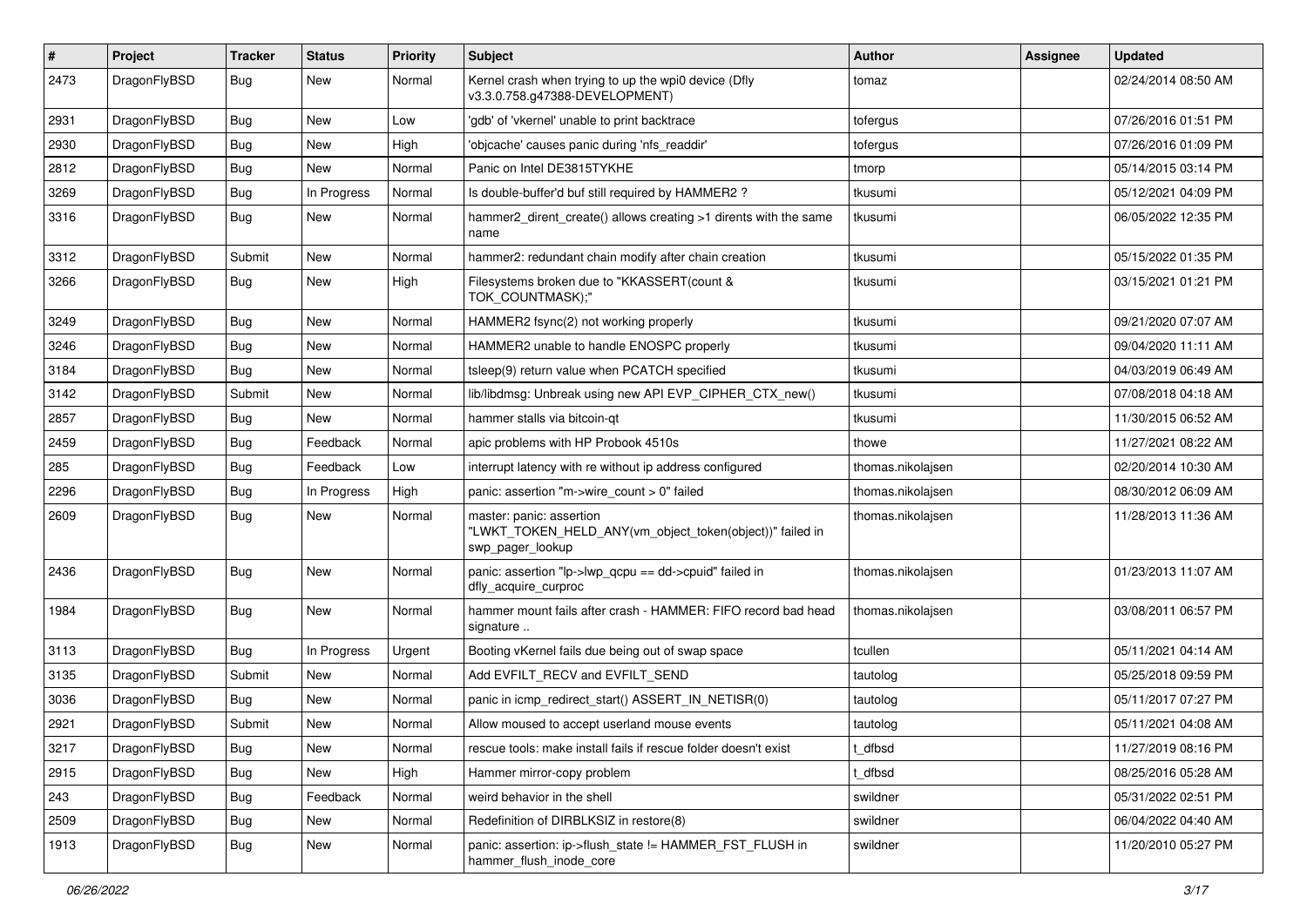| $\sharp$ | Project      | <b>Tracker</b> | <b>Status</b> | <b>Priority</b> | <b>Subject</b>                                                                       | Author     | Assignee | <b>Updated</b>      |
|----------|--------------|----------------|---------------|-----------------|--------------------------------------------------------------------------------------|------------|----------|---------------------|
| 1907     | DragonFlyBSD | Bug            | New           | Normal          | Hammer crash in hammer_flusher_flush()                                               | swildner   |          | 11/11/2010 05:07 AM |
| 2082     | DragonFlyBSD | Bug            | <b>New</b>    | Normal          | dfbsd 2.10.1 amd64 - mc port build error with 'bmake bin-install'                    | sun-doctor |          | 05/25/2011 07:18 PM |
| 2020     | DragonFlyBSD | Bug            | <b>New</b>    | Low             | Port brcm80211 driver from Linux to DragonFly BSD                                    | studer     |          | 03/05/2011 10:54 PM |
| 2055     | DragonFlyBSD | Bug            | New           | Normal          | $ssh + IPV6 + bridge \Rightarrow$ connection freezes                                 | steve      |          | 04/24/2011 07:13 PM |
| 2004     | DragonFlyBSD | Bug            | <b>New</b>    | Normal          | LWKT_WAIT_IPIQ panic                                                                 | steve      |          | 03/08/2011 05:46 PM |
| 3129     | DragonFlyBSD | Bug            | <b>New</b>    | High            | Kernel panic with 5.2.0 on A2SDi-4C-HLN4F                                            | stateless  |          | 04/24/2018 12:50 AM |
| 2587     | DragonFlyBSD | Bug            | New           | Normal          | SATA DVD writer not detected by DragonFly                                            | srussell   |          | 09/04/2020 08:55 AM |
| 2586     | DragonFlyBSD | Bug            | New           | Normal          | pf: "modulate" state seems problematic                                               | srussell   |          | 09/25/2013 07:36 PM |
| 2077     | DragonFlyBSD | Bug            | <b>New</b>    | Normal          | USB devices conflicting                                                              | srussell   |          | 05/17/2011 05:12 PM |
| 2936     | DragonFlyBSD | Bug            | <b>New</b>    | Normal          | loader.efi crashes while loading kernel                                              | spaceille  |          | 08/20/2016 06:17 AM |
| 2141     | DragonFlyBSD | Bug            | New           | Urgent          | loader and/or documentation broken                                                   | sjg        |          | 01/20/2012 10:51 AM |
| 2061     | DragonFlyBSD | Bug            | <b>New</b>    | Normal          | USB keyboard boot panic                                                              | sjg        |          | 05/04/2012 12:20 AM |
| 1786     | DragonFlyBSD | Bug            | New           | Normal          | Calling NULL function pointer initiates panic loop                                   | sjg        |          | 10/11/2010 05:28 PM |
| 2891     | DragonFlyBSD | Bug            | New           | Normal          | Kernel panic in IEEE802.11 related code                                              | shamaz     |          | 05/29/2016 05:49 PM |
| 2863     | DragonFlyBSD | <b>Bug</b>     | <b>New</b>    | Normal          | HAMMER synch tid is zero                                                             | shamaz     |          | 12/12/2015 11:24 PM |
| 2820     | DragonFlyBSD | Bug            | New           | Normal          | TP-Link USB Wi-Fi adapter cannot be reattached to the system                         | shamaz     |          | 05/22/2015 09:45 PM |
| 1961     | DragonFlyBSD | Bug            | New           | Normal          | Can't create dump from DDB                                                           | shamaz     |          | 01/29/2011 09:02 PM |
| 1935     | DragonFlyBSD | Bug            | <b>New</b>    | Normal          | mouse does not work after switching between x and console                            | shamaz     |          | 12/13/2010 10:06 AM |
| 1884     | DragonFlyBSD | Bug            | <b>New</b>    | Normal          | System completely freezes while listening music (devbuf: malloc<br>limit exceeded)   | shamaz     |          | 01/24/2011 05:00 PM |
| 2124     | DragonFlyBSD | Bug            | <b>New</b>    | Normal          | getty repeating too quickly on port /dev/ttyv0                                       | sgeorge.ml |          | 09/01/2011 04:28 AM |
| 2396     | DragonFlyBSD | Bug            | Feedback      | High            | Latest 3.1 development version core dumps while destroying master<br><b>PFS</b>      | sgeorge    |          | 01/23/2013 04:10 PM |
| 2347     | DragonFlyBSD | Bug            | Feedback      | High            | Hammer PFSes destroy does not give back full space allocated to<br><b>PFS</b>        | sgeorge    |          | 07/19/2012 01:11 AM |
| 2933     | DragonFlyBSD | Submit         | New           | Normal          | Remove unix domain socket support from cat(1)                                        | sevan      |          | 08/01/2016 08:10 PM |
| 2924     | DragonFlyBSD | Bug            | New           | Normal          | cat -v fails to tag characters in extended table with M- prefix with<br>some locales | sevan      |          | 07/11/2016 07:18 AM |
| 2042     | DragonFlyBSD | Bug            | <b>New</b>    | Normal          | kernel panic, when run boot0cfg                                                      | sepherosa  |          | 05/31/2022 03:01 PM |
| 1944     | DragonFlyBSD | <b>Bug</b>     | New           | Normal          | panic: backing_object 0xdea7b258 was somehow re-referenced<br>during collapse!       | sepherosa  |          | 12/27/2010 02:06 AM |
| 2123     | DragonFlyBSD | <b>Bug</b>     | New           | Normal          | hammer is losing files                                                               | schmir     |          | 08/30/2011 07:56 PM |
| 3047     | DragonFlyBSD | <b>Bug</b>     | New           | Normal          | HAMMER critical write error                                                          | samuel     |          | 06/19/2019 09:50 AM |
| 2316     | DragonFlyBSD | <b>Bug</b>     | New           | Normal          | Ungraceful invalid password handling for adding a new user in the<br>installer       | rune       |          | 04/27/2012 11:23 PM |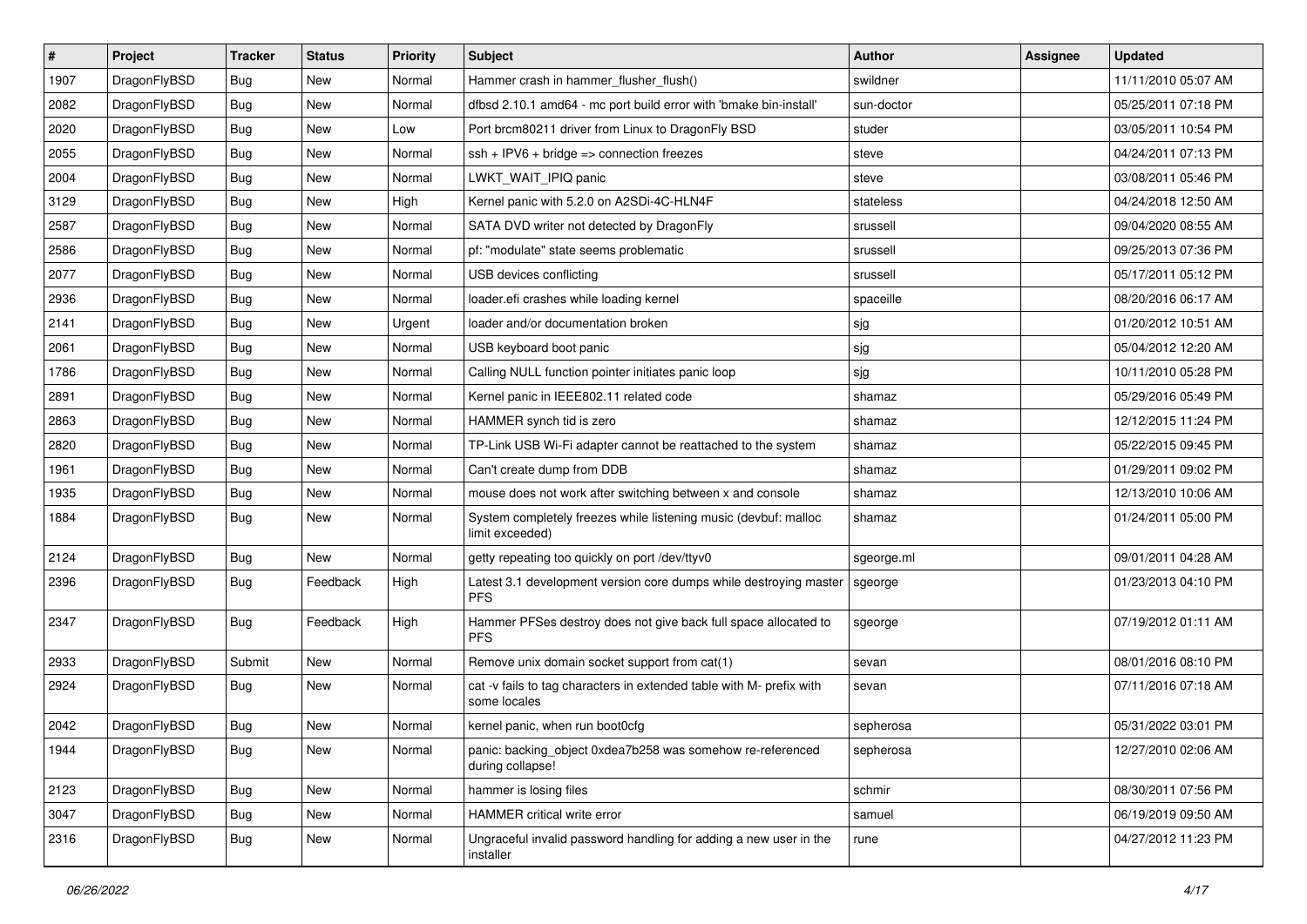| $\vert$ # | Project      | <b>Tracker</b> | <b>Status</b> | <b>Priority</b> | <b>Subject</b>                                                                                                                                                                                    | Author       | <b>Assignee</b> | <b>Updated</b>      |
|-----------|--------------|----------------|---------------|-----------------|---------------------------------------------------------------------------------------------------------------------------------------------------------------------------------------------------|--------------|-----------------|---------------------|
| 1580      | DragonFlyBSD | Bug            | Feedback      | Normal          | Panic (Fatal trap 12: page fault while in kernel mode) while playing<br>with pf and netif names                                                                                                   | rumcic       |                 | 12/21/2018 01:21 AM |
| 1489      | DragonFlyBSD | <b>Bug</b>     | Feedback      | Normal          | panic: ufs_dirbad: bad dir                                                                                                                                                                        | rumcic       |                 | 03/10/2013 04:34 AM |
| 1250      | DragonFlyBSD | Bug            | Feedback      | Normal          | Panic upon plugging an USB flash drive into the machine                                                                                                                                           | rumcic       |                 | 03/10/2013 05:17 AM |
| 1249      | DragonFlyBSD | <b>Bug</b>     | Feedback      | Normal          | panic: ffs_vfree: freeing free inode                                                                                                                                                              | rumcic       |                 | 03/10/2013 05:13 AM |
| 1218      | DragonFlyBSD | <b>Bug</b>     | In Progress   | Normal          | panic: assertion: $error == 0$ in hammer start transaction                                                                                                                                        | rumcic       |                 | 05/11/2021 04:00 AM |
| 2423      | DragonFlyBSD | <b>Bug</b>     | New           | Urgent          | After multiple panics/locks, hitting KKASSERT in<br>hammer_init_cursor                                                                                                                            | rumcic       |                 | 09/18/2012 02:28 AM |
| 2080      | DragonFlyBSD | Bug            | <b>New</b>    | Normal          | panic: lockmgr thrd_sleep: called from interrupt, ipi, or hard code<br>section                                                                                                                    | rumcic       |                 | 05/30/2011 05:06 PM |
| 2072      | DragonFlyBSD | <b>Bug</b>     | <b>New</b>    | Normal          | Fatal trap 12: stopped at lwkt_send_ipiq3                                                                                                                                                         | rumcic       |                 | 05/17/2011 04:12 AM |
| 1975      | DragonFlyBSD | Bug            | <b>New</b>    | Normal          | Applications seg fault in select() and poll()                                                                                                                                                     | rumcic       |                 | 05/31/2022 02:58 PM |
| 1874      | DragonFlyBSD | Bug            | <b>New</b>    | Normal          | mpd listening on all IPs, accepting only on one                                                                                                                                                   | rumcic       |                 | 05/08/2011 01:01 PM |
| 1873      | DragonFlyBSD | <b>Bug</b>     | New           | Normal          | Panic upon usb mouse detach and reattaching                                                                                                                                                       | rumcic       |                 | 02/01/2011 09:53 AM |
| 1192      | DragonFlyBSD | Submit         | <b>New</b>    | Normal          | KKASSERTs in sys/kern/uipc_{msg,socket}.c are too strict                                                                                                                                          | rumcic       |                 | 05/11/2021 04:07 AM |
| 2887      | DragonFlyBSD | Bug            | New           | Low             | Missing extattr_namespace_to_string and<br>extattr_string_to_namespace functions                                                                                                                  | rubenk       |                 | 02/06/2016 05:09 AM |
| 3141      | DragonFlyBSD | Bug            | New           | Normal          | dhclient blocks boot process                                                                                                                                                                      | rowo         |                 | 12/16/2018 11:01 AM |
| 2738      | DragonFlyBSD | <b>Bug</b>     | New           | Normal          | Hammer: Strange behavior when trying to recover old version of<br>moved file                                                                                                                      | roland       |                 | 11/20/2014 08:02 AM |
| 2626      | DragonFlyBSD | <b>Bug</b>     | New           | Normal          | iwn driver drops with error: "firmware error 'iwn_intr: fatal firmware<br>error""                                                                                                                 | rodyaj       |                 | 01/09/2014 05:50 AM |
| 2430      | DragonFlyBSD | <b>Bug</b>     | <b>New</b>    | Normal          | Alternate Password Hash method                                                                                                                                                                    | robin.carey1 |                 | 10/07/2012 06:28 AM |
| 2138      | DragonFlyBSD | Bug            | <b>New</b>    | Normal          | > 100% CPU usage                                                                                                                                                                                  | robin.carey1 |                 | 09/26/2011 12:20 PM |
| 1836      | DragonFlyBSD | Bug            | <b>New</b>    | Normal          | Incorrect TCP checksum show up in tcpdump                                                                                                                                                         | robgar1      |                 | 05/15/2022 11:22 AM |
| 2675      | DragonFlyBSD | <b>Bug</b>     | <b>New</b>    | Low             | Ultimate N WiFi Link 5300 get iwn_intr: fatal firmware error on 5GHz                                                                                                                              | revuwa       |                 | 05/11/2021 04:07 AM |
| 3313      | DragonFlyBSD | Bug            | New           | Normal          | Can't boot from my live USB at all. The kernel loading process<br>hangs.                                                                                                                          | rempas       |                 | 06/03/2022 12:16 AM |
| 1560      | DragonFlyBSD | <b>Bug</b>     | Feedback      | Normal          | Unable to modify partition table on ThinkPad T61p during install                                                                                                                                  | rehsack      |                 | 01/15/2015 08:57 AM |
| 2371      | DragonFlyBSD | <b>Bug</b>     | New           | Normal          | Timezone problem with America/Sao_Paulo                                                                                                                                                           | raitech      |                 | 05/17/2012 01:42 PM |
| 1942      | DragonFlyBSD | <b>Bug</b>     | New           | Normal          | locking against myself in getcacheblk()?                                                                                                                                                          | qhwt.dfly    |                 | 05/31/2022 02:15 PM |
| 1917      | DragonFlyBSD | Bug            | New           | Normal          | panic: assertion: (RB_EMPTY(&ip->rec_tree) && (ip->flags &<br>HAMMER_INODE_XDIRTY) == 0)    (!RB_EMPTY(&ip->rec_tree)<br>&& (ip->flags & HAMMER INODE XDIRTY) != 0) in<br>hammer_flush_inode_done | qhwt.dfly    |                 | 11/24/2010 03:23 AM |
| 1577      | DragonFlyBSD | <b>Bug</b>     | Feedback      | Normal          | panic: assertion: leaf->base.obj_id == ip->obj_id in<br>hammer_ip_delete_range                                                                                                                    | qhwt+dfly    |                 | 05/11/2021 04:01 AM |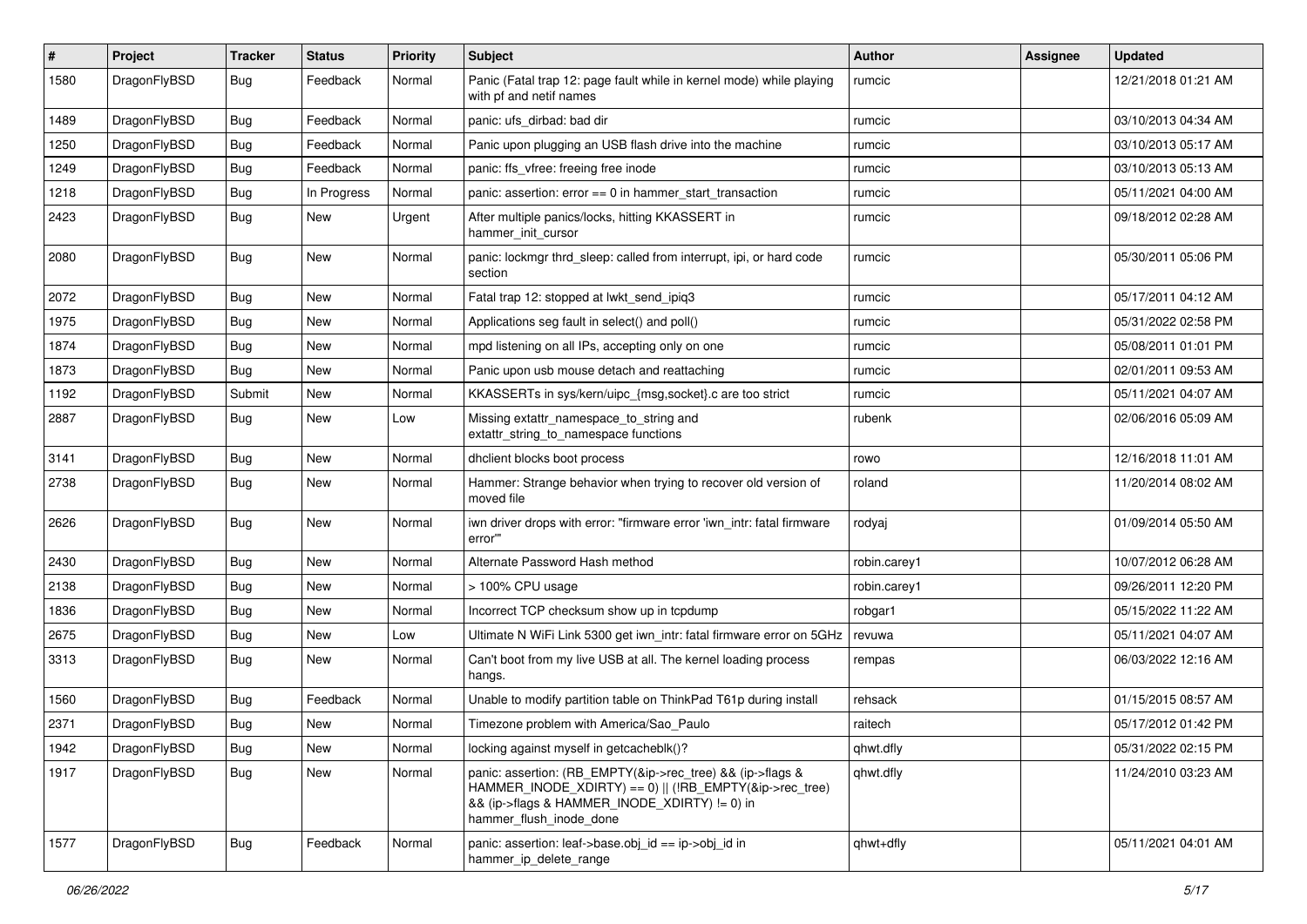| $\vert$ # | Project      | <b>Tracker</b> | <b>Status</b> | <b>Priority</b> | <b>Subject</b>                                                                                                 | <b>Author</b> | <b>Assignee</b> | <b>Updated</b>      |
|-----------|--------------|----------------|---------------|-----------------|----------------------------------------------------------------------------------------------------------------|---------------|-----------------|---------------------|
| 1387      | DragonFlyBSD | <b>Bug</b>     | Feedback      | Normal          | zero-size malloc and ps: kvm_getprocs: Bad address                                                             | qhwt+dfly     |                 | 05/11/2021 04:00 AM |
| 570       | DragonFlyBSD | <b>Bug</b>     | Feedback      | Normal          | 1.8.x: ACPI problems                                                                                           | qhwt+dfly     |                 | 06/02/2014 03:45 AM |
| 1368      | DragonFlyBSD | <b>Bug</b>     | In Progress   | Normal          | suspend signal race?                                                                                           | qhwt+dfly     |                 | 05/11/2021 03:51 AM |
| 1101      | DragonFlyBSD | <b>Bug</b>     | Feedback      | Normal          | ohci related panic                                                                                             | polachok      |                 | 05/11/2021 04:00 AM |
| 3245      | DragonFlyBSD | <b>Bug</b>     | <b>New</b>    | Normal          | panic: free: guard1x fail, i915 load from loader.conf                                                          | polachok      |                 | 08/21/2020 10:36 AM |
| 3302      | DragonFlyBSD | <b>Bug</b>     | New           | Normal          | Will not boot on System76 Lemur Pro (lemp10)                                                                   | piecuch       |                 | 11/03/2021 10:21 AM |
| 3298      | DragonFlyBSD | Bug            | <b>New</b>    | Normal          | Running "w" and having logged in via XDM through VNC, "w" prints<br>an extra error message                     | piecuch       |                 | 10/25/2021 09:16 AM |
| 3239      | DragonFlyBSD | <b>Bug</b>     | <b>New</b>    | Normal          | unable to SIGKILL glitched emacs                                                                               | piecuch       |                 | 05/26/2020 03:30 AM |
| 3238      | DragonFlyBSD | Bug            | <b>New</b>    | Normal          | race conditions when printing from vkernel console                                                             | piecuch       |                 | 05/19/2020 02:50 PM |
| 3247      | DragonFlyBSD | Bug            | <b>New</b>    | Normal          | Kernel panic doing nothing much                                                                                | phma          |                 | 09/12/2020 11:40 PM |
| 2816      | DragonFlyBSD | Bug            | <b>New</b>    | Normal          | A multitasking process being debugged can get stuck                                                            | phma          |                 | 05/19/2015 03:57 AM |
| 2611      | DragonFlyBSD | Bug            | <b>New</b>    | Normal          | Change in IP address results in network not working                                                            | phma          |                 | 12/05/2013 07:55 PM |
| 2557      | DragonFlyBSD | Bug            | New           | Normal          | stock 3.4.1 kernel halts during booting if dm and dm_target_crypt<br>are loaded and RAID controller is present | phma          |                 | 05/12/2013 10:38 PM |
| 2552      | DragonFlyBSD | <b>Bug</b>     | <b>New</b>    | Low             | hammer recovery should indicate progress                                                                       | phma          |                 | 05/03/2013 12:13 AM |
| 2547      | DragonFlyBSD | Bug            | <b>New</b>    | High            | crashed while doing a dry run of pkg rolling-replace                                                           | phma          |                 | 04/18/2013 10:40 PM |
| 2389      | DragonFlyBSD | Bug            | <b>New</b>    | Normal          | computer crashed while listing processes                                                                       | phma          |                 | 06/18/2012 02:49 PM |
| 2387      | DragonFlyBSD | Bug            | New           | Normal          | hammer ignores -t during dedup                                                                                 | phma          |                 | 06/17/2012 12:30 PM |
| 2331      | DragonFlyBSD | Bug            | <b>New</b>    | Normal          | reading mouse mode from unopen file descriptor hangs mouse<br>driver                                           | phma          |                 | 03/14/2012 09:43 AM |
| 2311      | DragonFlyBSD | <b>Bug</b>     | <b>New</b>    | Normal          | Xorg crash having something to do with drm                                                                     | phma          |                 | 02/22/2012 09:59 AM |
| 2306      | DragonFlyBSD | <b>Bug</b>     | <b>New</b>    | Normal          | a crash starts the kernel debugger in text mode, but just reboots in X                                         | phma          |                 | 02/11/2012 08:02 PM |
| 1559      | DragonFlyBSD | <b>Bug</b>     | <b>New</b>    | Normal          | kernel trap                                                                                                    | phma          |                 | 11/27/2021 08:43 AM |
| 1990      | DragonFlyBSD | Bug            | <b>New</b>    | Normal          | /mnt too large to mount                                                                                        | peur.neu      |                 | 02/16/2011 11:24 PM |
| 1951      | DragonFlyBSD | Bug            | <b>New</b>    | Normal          | dma_timeouts at phyaddr on a good hdd                                                                          | peur.neu      |                 | 01/04/2011 07:12 AM |
| 1943      | DragonFlyBSD | <b>Bug</b>     | <b>New</b>    | Normal          | hammer assertion panic                                                                                         | peter         |                 | 12/27/2010 12:45 AM |
| 3226      | DragonFlyBSD | Bug            | <b>New</b>    | Normal          | Xorg freezes in vm: thread stuck in "objtrm1"                                                                  | peeter        |                 | 04/08/2020 02:10 AM |
| 2970      | DragonFlyBSD | <b>Bug</b>     | New           | Normal          | kernel 4.7: "Is -I" causes panic on UDF filesystem: "bgetvp -<br>overlapping buffer"                           | peeter        |                 | 12/21/2016 02:46 AM |
| 2898      | DragonFlyBSD | <b>Bug</b>     | New           | Normal          | HAMMER panic                                                                                                   | pavalos       |                 | 11/03/2018 07:05 AM |
| 2526      | DragonFlyBSD | Bug            | New           | Normal          | hammer cleanup doesn't run on first day of DST                                                                 | pavalos       |                 | 10/18/2016 05:28 PM |
| 2248      | DragonFlyBSD | <b>Bug</b>     | New           | Normal          | sysctl panic                                                                                                   | pavalos       |                 | 11/23/2011 06:23 PM |
| 2199      | DragonFlyBSD | <b>Bug</b>     | New           | Normal          | screen segfaults if utmpx isn't present                                                                        | pavalos       |                 | 11/15/2011 10:52 PM |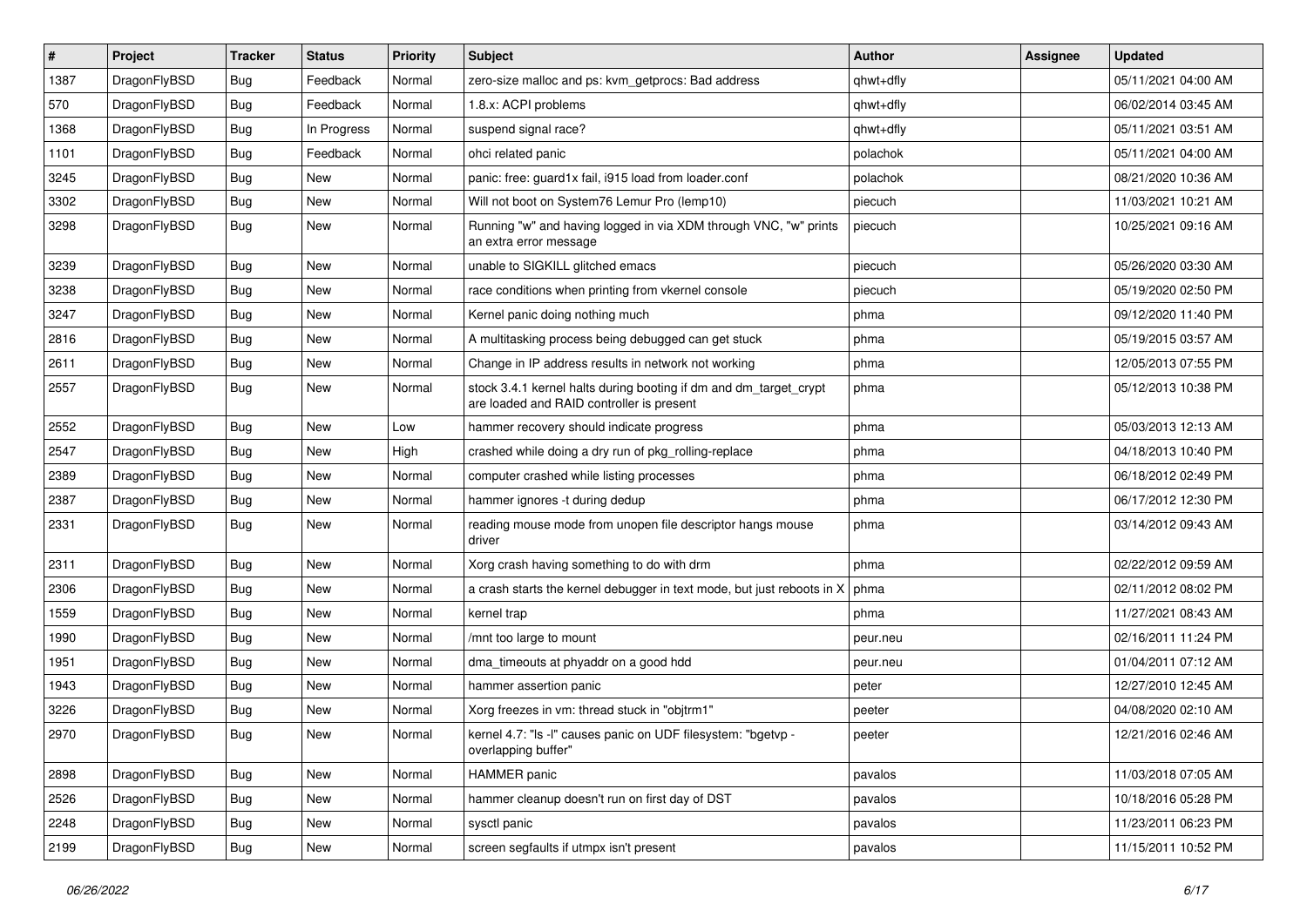| $\vert$ # | Project      | <b>Tracker</b> | <b>Status</b> | <b>Priority</b> | Subject                                                                                                            | Author                 | Assignee | <b>Updated</b>      |
|-----------|--------------|----------------|---------------|-----------------|--------------------------------------------------------------------------------------------------------------------|------------------------|----------|---------------------|
| 2099      | DragonFlyBSD | <b>Bug</b>     | New           | Normal          | page fault panic in vm system                                                                                      | pavalos                |          | 07/10/2011 08:51 AM |
| 2048      | DragonFlyBSD | <b>Bug</b>     | <b>New</b>    | Normal          | panic: ffs_sync: rofs mod                                                                                          | pavalos                |          | 04/12/2011 05:45 AM |
| 2008      | DragonFlyBSD | Bug            | <b>New</b>    | Normal          | lwkt setcpu remote: td->td flags 00800621 console flood                                                            | pavalos                |          | 03/06/2011 09:37 PM |
| 1949      | DragonFlyBSD | Bug            | New           | Normal          | iwn panic                                                                                                          | pavalos                |          | 01/30/2011 03:21 AM |
| 599       | DragonFlyBSD | <b>Bug</b>     | <b>New</b>    | Urgent          | 1.9.0 reproducable panic                                                                                           | pavalos                |          | 12/22/2010 01:08 AM |
| 2117      | DragonFlyBSD | <b>Bug</b>     | New           | High            | ACPI and/or bce(4) problem with 2.11.0.673.g0d557 on HP DL380<br>G6                                                | pauska                 |          | 08/22/2011 10:15 AM |
| 2874      | DragonFlyBSD | Bug            | <b>New</b>    | Normal          | make world DESTDIR=/emptydir fails                                                                                 | pascii                 |          | 12/25/2015 07:04 AM |
| 3107      | DragonFlyBSD | Bug            | New           | Low             | ACPI interrupt storm when loading i915 on Lenovo T460                                                              | oyvinht                |          | 07/15/2020 07:01 AM |
| 3152      | DragonFlyBSD | Bug            | Feedback      | Normal          | Console's size in ttyv0 and single user mode is sticking to 80x25,<br>while ttyv1 can make use of the whole screen | overtime               |          | 02/24/2019 01:08 AM |
| 2802      | DragonFlyBSD | Bug            | <b>New</b>    | Normal          | USB Wifi urtwn0 crash from cd boot                                                                                 | opvalues               |          | 03/10/2015 01:07 AM |
| 2799      | DragonFlyBSD | <b>Bug</b>     | <b>New</b>    | Normal          | Fatal trap 12 caused by moused(8) -p /dev/cual0                                                                    | opvalues               |          | 03/04/2015 11:01 PM |
| 3052      | DragonFlyBSD | <b>Bug</b>     | New           | Normal          | panic DragonFly v4.8.1-RELEASE by mounting a malformed NTFS<br>image [64.000]                                      | open.source@ribose.com |          | 08/14/2017 03:22 AM |
| 3051      | DragonFlyBSD | Bug            | New           | Normal          | panic DragonFly v4.8.1-RELEASE by mounting a malformed NTFS<br>image [12.000]                                      | open.source@ribose.com |          | 08/14/2017 03:20 AM |
| 3049      | DragonFlyBSD | Bug            | New           | Normal          | panic DragonFly v4.8.1-RELEASE by mounting a malformed<br>msdosfs image [12.128]                                   | open.source@ribose.com |          | 08/14/2017 02:53 AM |
| 2622      | DragonFlyBSD | Bug            | <b>New</b>    | Normal          | VAIO FIT15E fn keys support                                                                                        | nonsolosoft            |          | 12/31/2013 01:31 AM |
| 2621      | DragonFlyBSD | Bug            | <b>New</b>    | Normal          | core dump using cdrom                                                                                              | nonsolosoft            |          | 12/27/2013 12:43 AM |
| 2412      | DragonFlyBSD | <b>Bug</b>     | New           | Normal          | wlan0 fails to get address via dhclient                                                                            | nonsolosoft            |          | 08/30/2012 05:55 AM |
| 2182      | DragonFlyBSD | Bug            | <b>New</b>    | Normal          | if msk PHY FIFO underrun/overflow                                                                                  | nonsolosoft            |          | 09/03/2012 06:39 AM |
| 1193      | DragonFlyBSD | <b>Bug</b>     | New           | Normal          | kernel doesn't recognize cdrom drive                                                                               | nonsolosoft            |          | 01/25/2014 09:11 PM |
| 3215      | DragonFlyBSD | Bug            | New           | Normal          | Hang in tcdrain(3) after write(3)                                                                                  | noloader               |          | 11/25/2019 03:08 PM |
| 2098      | DragonFlyBSD | Submit         | New           | Normal          | [PATCH] correct ath man page example<br>(/usr/src/share/man/man4/ath.4)                                            | nobody                 |          | 11/15/2011 12:27 AM |
| 2958      | DragonFlyBSD | Bug            | Feedback      | Normal          | Hammer FS dies during pruning after massive write load                                                             | neilb                  |          | 10/11/2016 04:20 AM |
| 2957      | DragonFlyBSD | <b>Bug</b>     | Feedback      | Normal          | swapoff -a followed by swapon -a doesn't give your swap back                                                       | neilb                  |          | 10/09/2016 04:17 AM |
| 2104      | DragonFlyBSD | Bug            | New           | Normal          | network configuration seg. fault on install CD                                                                     | navratil               |          | 07/26/2011 07:55 AM |
| 1144      | DragonFlyBSD | Bug            | Feedback      | Normal          | Incorrect clock under KVM                                                                                          | msylvan                |          | 03/09/2013 01:17 PM |
| 3218      | DragonFlyBSD | <b>Bug</b>     | New           | Normal          | Kernel panics are not sent to comconsole when booted over EFI                                                      | mqudsi                 |          | 12/02/2019 08:52 PM |
| 3317      | DragonFlyBSD | <b>Bug</b>     | In Progress   | Normal          | Network vtnet0 not working on Hetzner cloud                                                                        | mneumann               |          | 06/18/2022 03:55 AM |
| 3111      | DragonFlyBSD | Bug            | In Progress   | High            | Mouse lags every second heavily under X11                                                                          | mneumann               |          | 12/12/2017 09:46 PM |
| 3235      | DragonFlyBSD | Bug            | New           | Normal          | Kernel panic in devfs_vnops.c                                                                                      | mneumann               |          | 04/28/2020 07:00 AM |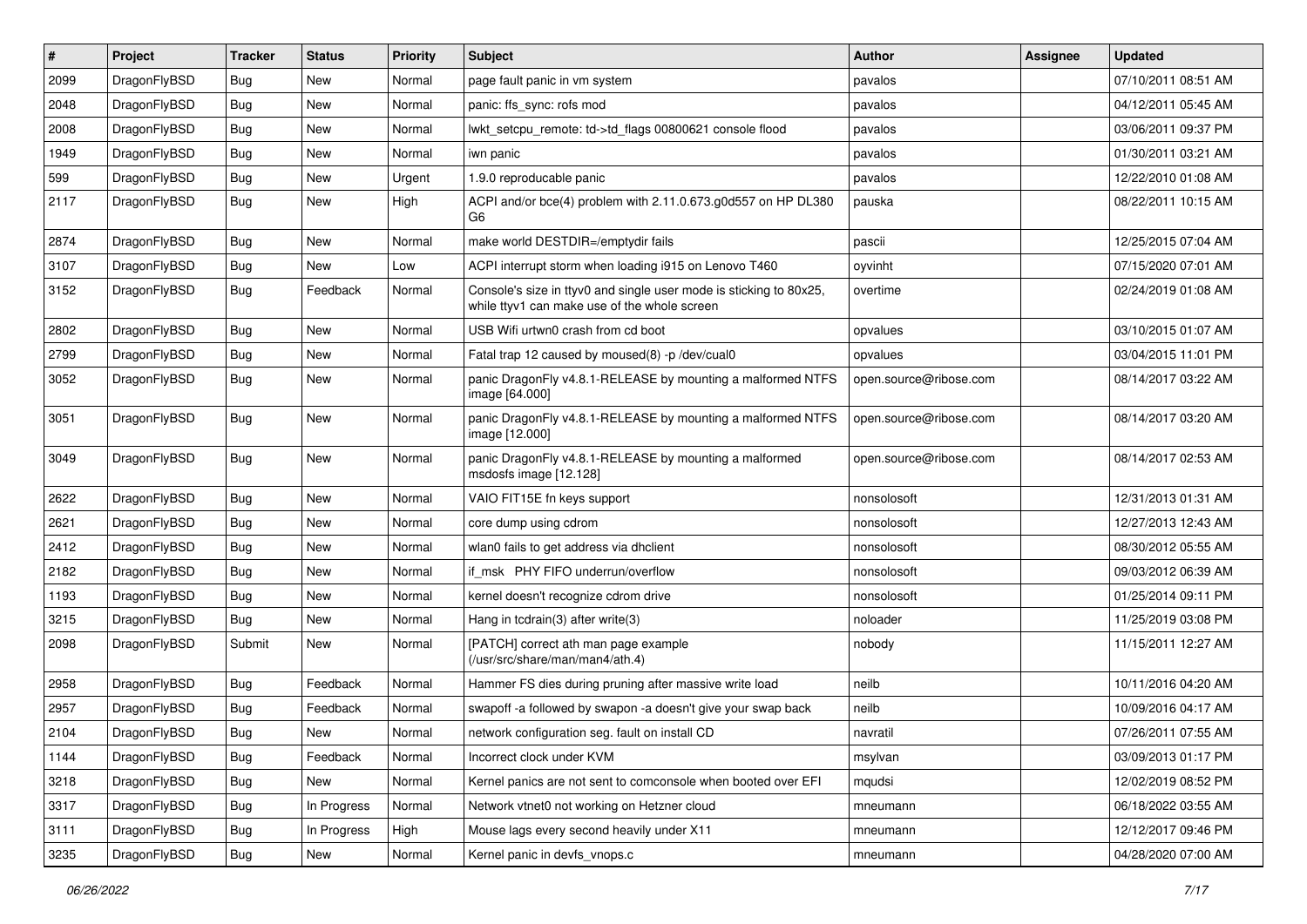| $\sharp$ | Project      | <b>Tracker</b> | <b>Status</b> | <b>Priority</b> | <b>Subject</b>                                                                                             | Author       | Assignee | <b>Updated</b>      |
|----------|--------------|----------------|---------------|-----------------|------------------------------------------------------------------------------------------------------------|--------------|----------|---------------------|
| 3222     | DragonFlyBSD | <b>Bug</b>     | New           | Normal          | gcc - undefined reference to '__atomic_load' (missing libatomic?)                                          | mneumann     |          | 02/08/2020 02:45 AM |
| 2972     | DragonFlyBSD | Bug            | <b>New</b>    | Normal          | ipfw3 "deny to me" does not work correctly                                                                 | mneumann     |          | 12/27/2016 12:11 PM |
| 2881     | DragonFlyBSD | <b>Bug</b>     | New           | Normal          | Pulseaudio hangs/resets system when starting X11                                                           | mneumann     |          | 01/09/2016 03:08 AM |
| 2788     | DragonFlyBSD | <b>Bug</b>     | New           | Normal          | ioctl GSLICEINFO: Not working for vnode slice                                                              | mneumann     |          | 02/12/2015 07:49 AM |
| 2644     | DragonFlyBSD | Bug            | Feedback      | Normal          | 3.6.0-REL trap 9 on boot                                                                                   | memmerto     |          | 11/27/2021 08:08 AM |
| 2598     | DragonFlyBSD | <b>Bug</b>     | <b>New</b>    | Normal          | i386 via USB Booting                                                                                       | mbzadegan    |          | 10/21/2013 02:28 AM |
| 2067     | DragonFlyBSD | <b>Bug</b>     | <b>New</b>    | Normal          | sound/pcm: "play interrupt timeout, channel dead"                                                          | matthiasr    |          | 05/11/2021 03:55 AM |
| 1860     | DragonFlyBSD | <b>Bug</b>     | Feedback      | Normal          | Panic while creating UFS fs on vn(4) for initrd                                                            | matthias     |          | 02/29/2012 07:16 AM |
| 3035     | DragonFlyBSD | <b>Bug</b>     | New           | Normal          | panic: assertion "cpu >= 0 && cpu < ncpus" failed in netisr_cpuport<br>at /usr/src/sys/net/netisr2.h:87    | masu         |          | 05/11/2017 01:24 AM |
| 2809     | DragonFlyBSD | Bug            | <b>New</b>    | Normal          | hammer mirror-stream                                                                                       | masu         |          | 04/10/2015 12:33 AM |
| 2167     | DragonFlyBSD | <b>Bug</b>     | New           | Normal          | shutdown/reboot fails after uptime msg                                                                     | marino       |          | 11/28/2011 03:01 AM |
| 2531     | DragonFlyBSD | <b>Bug</b>     | New           | Normal          | camcontrol fails to disable APM                                                                            | m.lombardi85 |          | 03/23/2013 12:28 PM |
| 2808     | DragonFlyBSD | <b>Bug</b>     | <b>New</b>    | Normal          | X freeze by switching between X and VT - results in black screen                                           | lukesky333   |          | 05/11/2021 03:55 AM |
| 2434     | DragonFlyBSD | <b>Bug</b>     | New           | Normal          | BTX Halted - Boot fails on USB/GUI                                                                         | lucmv        |          | 10/17/2012 08:12 PM |
| 2565     | DragonFlyBSD | <b>Bug</b>     | <b>New</b>    | Normal          | "ifconfig ix0 up" panic                                                                                    | Itpig402a    |          | 06/03/2013 05:46 AM |
| 3310     | DragonFlyBSD | <b>Bug</b>     | In Progress   | Normal          | NVMM+QEMU fail to boot with UEFI: Mem Assist Failed<br>[qpa=0xfffffff0]                                    | liweitianux  |          | 01/11/2022 03:22 PM |
| 2917     | DragonFlyBSD | Bug            | New           | Normal          | da8: reading primary partition table: error accessing offset<br>000000000000 for 512                       | liweitianux  |          | 05/11/2021 08:43 PM |
| 2892     | DragonFlyBSD | Bug            | <b>New</b>    | Normal          | swap pager:indefinite wait bufferf error                                                                   | lhmwzy       |          | 02/21/2016 10:32 PM |
| 2288     | DragonFlyBSD | <b>Bug</b>     | Feedback      | Normal          | Random IO performance loss introduced since January 1st                                                    | lentferj     |          | 01/23/2013 04:21 PM |
| 2421     | DragonFlyBSD | Bug            | <b>New</b>    | High            | Kernel panic: vm fault: page 0xc0f70000 not busy!                                                          | lentferj     |          | 10/03/2012 08:16 AM |
| 1939     | DragonFlyBSD | <b>Bug</b>     | New           | Normal          | Panic on nightly build and stress test box                                                                 | lentferj     |          | 12/18/2010 08:41 AM |
| 1916     | DragonFlyBSD | <b>Bug</b>     | New           | Normal          | Constant crashes on x86 64 with UFS                                                                        | lentferj     |          | 11/21/2010 07:40 PM |
| 2529     | DragonFlyBSD | Bug            | <b>New</b>    | Low             | Sundance network adapter is not detected and attached                                                      | kworr        |          | 03/25/2013 02:29 AM |
| 1727     | DragonFlyBSD | <b>Bug</b>     | Feedback      | Normal          | CD boot panic (2.6.1) (usb?)                                                                               | kiril        |          | 05/15/2022 05:10 AM |
| 2645     | DragonFlyBSD | <b>Bug</b>     | New           | Normal          | panic with dsched fq and ioprio                                                                            | jyoung15     |          | 02/20/2014 07:29 AM |
| 2090     | DragonFlyBSD | Bug            | Feedback      | Normal          | snd_hda does not support headphone automute                                                                | justin       |          | 03/29/2012 08:03 PM |
| 3228     | DragonFlyBSD | Bug            | <b>New</b>    | Low             | pfi_kif_unref: state refcount <= 0 in dmesg                                                                | justin       |          | 03/05/2021 06:39 AM |
| 2444     | DragonFlyBSD | Bug            | <b>New</b>    | Normal          | Crash during Hammer overnight cleanup                                                                      | justin       |          | 11/04/2012 07:58 AM |
| 2245     | DragonFlyBSD | <b>Bug</b>     | New           | Normal          | panic: assertion "ref < &td->td_toks_end" failed in lwkt_gettoken at<br>/usr/src/sys/kern/lwkt_token.c:588 | juanfra684   |          | 11/22/2011 07:41 PM |
| 2153     | DragonFlyBSD | <b>Bug</b>     | New           | Normal          | Too many unuseful warnings at boot                                                                         | juanfra684   |          | 10/18/2011 10:16 PM |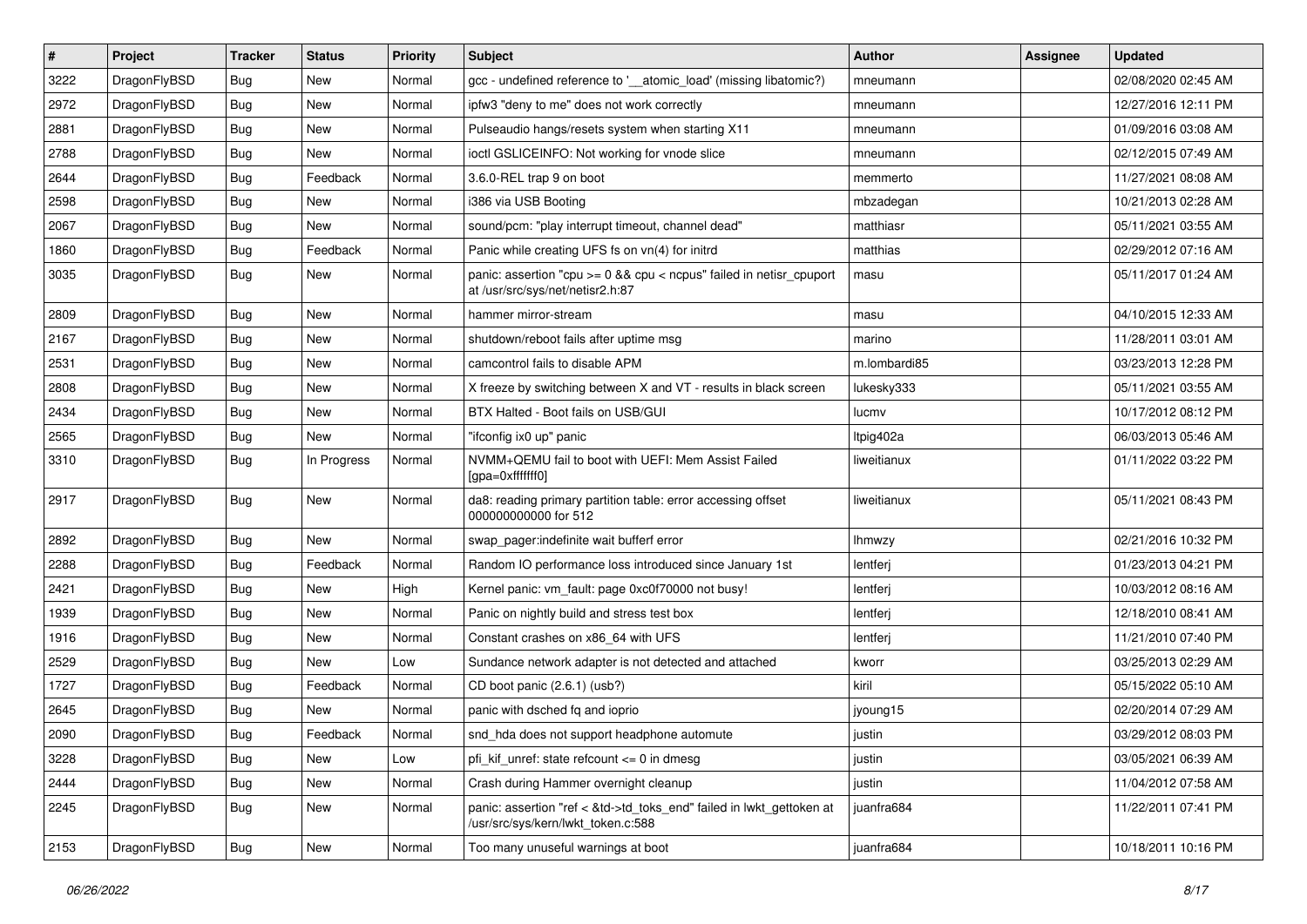| $\sharp$ | Project      | <b>Tracker</b> | <b>Status</b> | <b>Priority</b> | <b>Subject</b>                                                                          | Author          | Assignee | <b>Updated</b>      |
|----------|--------------|----------------|---------------|-----------------|-----------------------------------------------------------------------------------------|-----------------|----------|---------------------|
| 1717     | DragonFlyBSD | Bug            | Feedback      | Normal          | HAMMER panic in hammer_cursor_down()                                                    | josepht1        |          | 05/11/2021 04:05 AM |
| 1745     | DragonFlyBSD | Bug            | Feedback      | Normal          | kmalloc panic                                                                           | josepht         |          | 05/11/2021 04:05 AM |
| 1330     | DragonFlyBSD | <b>Bug</b>     | Feedback      | Normal          | Hammer, usb disk, SYNCHRONIZE CACHE failure                                             | josepht         |          | 06/02/2014 04:56 AM |
| 2013     | DragonFlyBSD | Bug            | In Progress   | Normal          | oversized DMA request loop                                                              | josepht         |          | 05/11/2021 04:06 AM |
| 2568     | DragonFlyBSD | Bug            | <b>New</b>    | Normal          | AHCI panic                                                                              | josepht         |          | 06/07/2013 05:52 PM |
| 2712     | DragonFlyBSD | Bug            | <b>New</b>    | Normal          | connect(2) returns EINVAL when retrying after ECONNREFUSED                              | jorisgio        |          | 08/14/2014 05:31 PM |
| 2890     | DragonFlyBSD | Bug            | <b>New</b>    | Normal          | not able to boot usb installer on Toshiba Chromebook 2                                  | johnnywhishbone |          | 02/22/2016 03:42 AM |
| 2731     | DragonFlyBSD | Bug            | In Progress   | Normal          | Screen full of random colors when starting Xorg with Intel Haswell<br>HD Graphics P4600 | jkatzmaier      |          | 11/12/2014 04:08 PM |
| 2369     | DragonFlyBSD | Bug            | <b>New</b>    | Normal          | panic: Bad link elm 0xffffffe07edf6068 next->prev != elm                                | jaydg           |          | 08/15/2012 03:04 AM |
| 2308     | DragonFlyBSD | Bug            | New           | Normal          | System freeze when unloading snd_hda                                                    | jaydg           |          | 02/19/2012 07:15 AM |
| 3134     | DragonFlyBSD | Bug            | New           | Normal          | RFC 3021 (/31 networks) appear to be unsupported                                        | jailbird        |          | 05/16/2018 11:03 PM |
| 2604     | DragonFlyBSD | Bug            | New           | Normal          | dell laptop does not boot with LATEST                                                   | isenmann        |          | 11/20/2013 02:07 AM |
| 3029     | DragonFlyBSD | Bug            | <b>New</b>    | Normal          | Running DflyBSD 4.8 on FreeBSD bhyve as a guest                                         | iron            |          | 05/13/2022 04:33 AM |
| 3189     | DragonFlyBSD | Bug            | New           | Normal          | Allow DragonFly Mail Agent to accept an alternate config via<br>command line switch     | iang            |          | 08/16/2021 12:42 AM |
| 3206     | DragonFlyBSD | Submit         | New           | Normal          | update psm/kbd to FreeBSD 12.0 code                                                     | htse            |          | 10/05/2019 03:49 PM |
| 3201     | DragonFlyBSD | Submit         | New           | Normal          | Fixes make search display                                                               | htse            |          | 08/20/2021 04:02 PM |
| 2680     | DragonFlyBSD | Bug            | New           | Low             | boot0cfg update makes box unbootable                                                    | herrgard        |          | 06/10/2014 06:02 AM |
| 2125     | DragonFlyBSD | Bug            | New           | Normal          | Weird garbage in dmesg                                                                  | herrgard        |          | 08/30/2011 08:04 PM |
| 2045     | DragonFlyBSD | Bug            | New           | Normal          | ral(4): Fatal trap 12: page fault while in kernel mode (two panics)                     | herrgard        |          | 11/03/2011 05:34 PM |
| 1982     | DragonFlyBSD | Bug            | New           | Low             | There is no linuxulator on x86-64                                                       | herrgard        |          | 05/31/2022 02:25 PM |
| 1563     | DragonFlyBSD | Bug            | Feedback      | Normal          | reset(1) doesn't reset terminal to the defaults                                         | hasso           |          | 03/10/2013 04:17 AM |
| 1486     | DragonFlyBSD | Bug            | Feedback      | Normal          | Interrupt storm related to SATA DVD device                                              | hasso           |          | 05/11/2021 04:01 AM |
| 1502     | DragonFlyBSD | Bug            | In Progress   | Normal          | Lock while deleting files from nohistory HAMMER directories                             | hasso           |          | 03/10/2013 04:28 AM |
| 884      | DragonFlyBSD | Bug            | In Progress   | High            | Performance/memory problems under filesystem IO load                                    | hasso           |          | 05/11/2021 03:50 AM |
| 1525     | DragonFlyBSD | Bug            | <b>New</b>    | Normal          | boehm-gc problems                                                                       | hasso           |          | 10/13/2012 07:13 PM |
| 1313     | DragonFlyBSD | <b>Bug</b>     | New           | Low             | Signal code in kernel needs major overhaul (signal queues,<br>si_code, si_addr)         | hasso           |          | 05/11/2021 04:00 AM |
| 2095     | DragonFlyBSD | <b>Bug</b>     | <b>New</b>    | Low             | Running installer post-install: Unsupported DFUI transport "                            | greenrd         |          | 06/26/2011 09:20 AM |
| 2094     | DragonFlyBSD | Bug            | <b>New</b>    | Normal          | Segfault when gdb printing backtrace from core dump                                     | greenrd         |          | 06/25/2011 04:14 PM |
| 3165     | DragonFlyBSD | Bug            | New           | Normal          | Looping at boot time                                                                    | gop             |          | 12/28/2018 01:04 PM |
| 2803     | DragonFlyBSD | <b>Bug</b>     | New           | Normal          | HAMMER: Warning: UNDO area too small!                                                   | ftigeot         |          | 03/11/2015 03:42 PM |
| 2674     | DragonFlyBSD | <b>Bug</b>     | New           | Normal          | <b>GPT Support</b>                                                                      | ftigeot         |          | 12/28/2015 02:54 PM |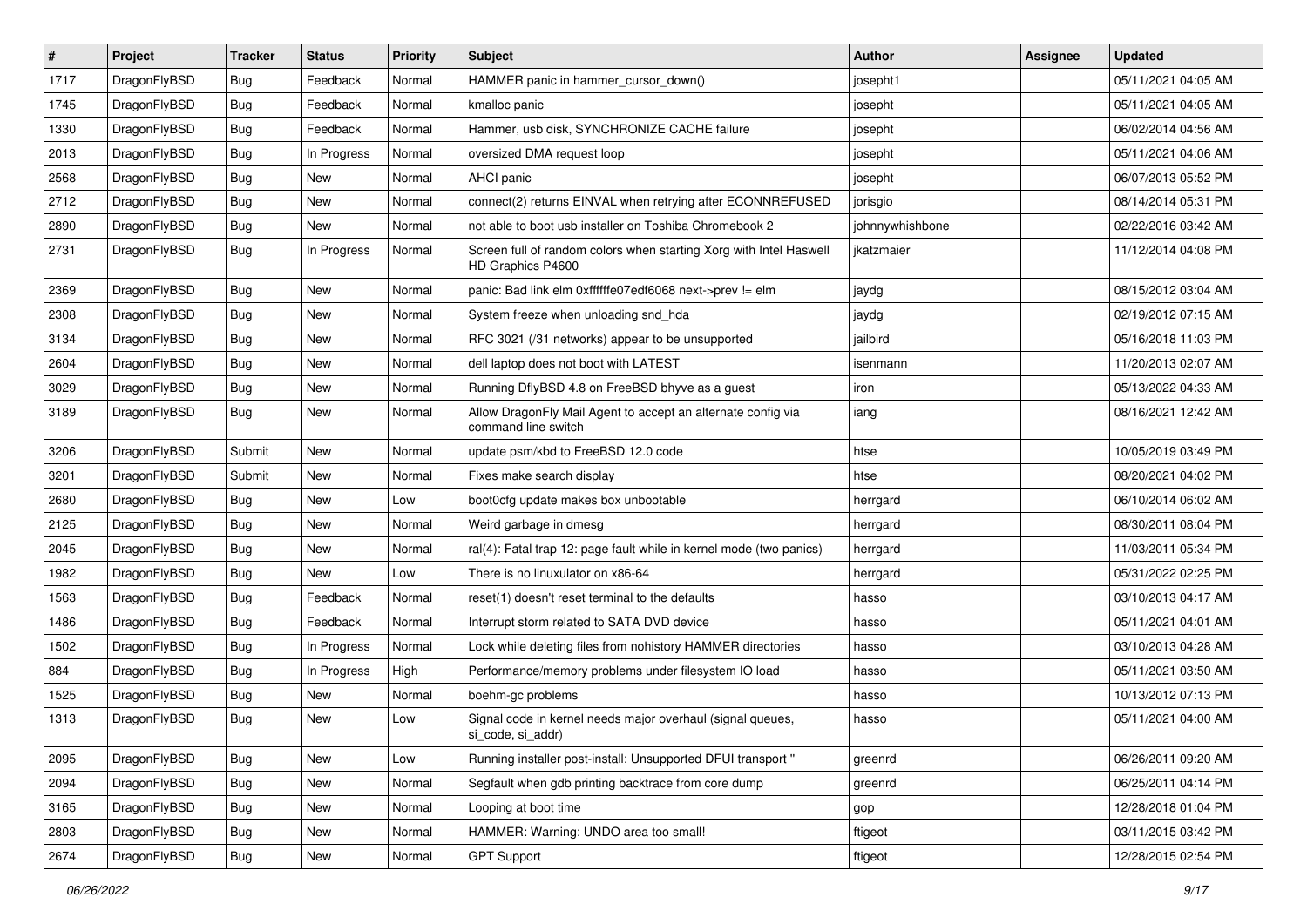| $\sharp$ | Project      | <b>Tracker</b> | <b>Status</b> | <b>Priority</b> | Subject                                                                                                    | <b>Author</b> | Assignee | <b>Updated</b>      |
|----------|--------------|----------------|---------------|-----------------|------------------------------------------------------------------------------------------------------------|---------------|----------|---------------------|
| 2619     | DragonFlyBSD | Bug            | <b>New</b>    | Normal          | DragonFly 3.6 can't be installed on a 6TB volume                                                           | ftigeot       |          | 02/23/2014 11:55 PM |
| 2535     | DragonFlyBSD | Bug            | <b>New</b>    | Normal          | Imap processes apparentlt blocked on disk I/O                                                              | ftigeot       |          | 04/02/2013 09:31 AM |
| 2403     | DragonFlyBSD | <b>Bug</b>     | <b>New</b>    | Low             | newfs -E doesn't handle /dev/serno device names properly                                                   | ftigeot       |          | 08/17/2012 05:07 AM |
| 2122     | DragonFlyBSD | Submit         | New           | Normal          | [Review] Fixes to the VFS layer                                                                            | ftigeot       |          | 05/31/2022 03:25 PM |
| 2051     | DragonFlyBSD | Bug            | <b>New</b>    | Normal          | No ipv6 lan route entry created on 2.10                                                                    | ftigeot       |          | 04/21/2011 10:37 AM |
| 1923     | DragonFlyBSD | Bug            | <b>New</b>    | Normal          | Abysmal NFS performance with IPv6                                                                          | ftigeot       |          | 12/05/2010 09:34 PM |
| 1826     | DragonFlyBSD | <b>Bug</b>     | <b>New</b>    | Normal          | panic during boot: assertion so->so_port  in tcp_input                                                     | ftigeot       |          | 05/15/2022 11:05 AM |
| 1818     | DragonFlyBSD | <b>Bug</b>     | <b>New</b>    | Normal          | panic: Bad tailq NEXT (kqueue issue ?)                                                                     | ftigeot       |          | 05/15/2022 11:40 AM |
| 1899     | DragonFlyBSD | <b>Bug</b>     | New           | Normal          | Keyboard doesn't work                                                                                      | fransm        |          | 05/15/2022 03:32 PM |
| 846      | DragonFlyBSD | Bug            | Feedback      | Normal          | USB bugs:usb mouse can't used!                                                                             | frankning     |          | 01/15/2015 08:36 AM |
| 1672     | DragonFlyBSD | <b>Bug</b>     | Feedback      | Normal          | panic (trap 12) around btree_search() in 2.4.1-RELEASE                                                     | floid         |          | 01/19/2015 03:36 AM |
| 979      | DragonFlyBSD | Bug            | Feedback      | Normal          | Failure-prone USB mass storage (SB600? msdosfs? CAM?)                                                      | floid         |          | 01/15/2015 08:38 AM |
| 2657     | DragonFlyBSD | <b>Bug</b>     | New           | High            | Needs acl to migrate our servers                                                                           | ferney        |          | 03/31/2014 11:37 AM |
| 2569     | DragonFlyBSD | <b>Bug</b>     | <b>New</b>    | Normal          | ctime NFS                                                                                                  | ferney        |          | 08/11/2013 04:35 AM |
| 2075     | DragonFlyBSD | Bug            | <b>New</b>    | Normal          | pflogd on x86_64                                                                                           | fanch         |          | 05/16/2011 04:04 PM |
| 3276     | DragonFlyBSD | Submit         | New           | Normal          | Add option controlling whether gpt expand expands the last partition<br>(needs testing)                    | falsifian     |          | 07/10/2021 03:35 AM |
| 2544     | DragonFlyBSD | <b>Bug</b>     | <b>New</b>    | Normal          | live DVD system boot (menu option 1) caused db> prompt on<br>PE1950                                        | estrabd       |          | 05/11/2021 03:54 AM |
| 1592     | DragonFlyBSD | Bug            | Feedback      | Normal          | AcpiOSUnmapMemory: Warning, deallocation did not track<br>allocation.                                      | eocallaghan   |          | 06/02/2014 07:45 AM |
| 1591     | DragonFlyBSD | Bug            | Feedback      | Normal          | Lenovo X301 hangs with AHCI Driver CMD TIMEOUT<br>STS=d0 <bsy></bsy>                                       | eocallaghan   |          | 05/11/2021 04:05 AM |
| 2254     | DragonFlyBSD | <b>Bug</b>     | New           | Normal          | panic: assertion "ref < &td->td_toks_end" failed in lwkt_gettoken at<br>/usr/src/sys/kern/lwkt_token.c:588 | eocallaghan   |          | 12/05/2011 10:21 PM |
| 2164     | DragonFlyBSD | Bug            | New           | Normal          | panic on reboot from usb.                                                                                  | eocallaghan   |          | 10/27/2011 09:29 AM |
| 2161     | DragonFlyBSD | <b>Bug</b>     | <b>New</b>    | Normal          | Outdated xorg.conf file gets installed into etc and screws up mouse                                        | eocallaghan   |          | 10/27/2011 01:51 PM |
| 2158     | DragonFlyBSD | <b>Bug</b>     | New           | Normal          | iwn panics with assertion on boot.                                                                         | eocallaghan   |          | 10/24/2011 04:13 PM |
| 1947     | DragonFlyBSD | Bug            | <b>New</b>    | Low             | GA-880GM-UD2H (rev. 1.3) AHCI fails to detect disks at the end of<br>the RAID controller                   | eocallaghan   |          | 11/27/2021 08:46 AM |
| 1668     | DragonFlyBSD | Bug            | Feedback      | Normal          | Power button not working                                                                                   | elekktretterr |          | 03/10/2013 06:22 AM |
| 1613     | DragonFlyBSD | Bug            | Feedback      | Normal          | USB Keyboard not working on master                                                                         | elekktretterr |          | 05/11/2021 04:05 AM |
| 1456     | DragonFlyBSD | <b>Bug</b>     | Feedback      | Normal          | Microsoft wireless desktop problems                                                                        | elekktretterr |          | 01/15/2015 08:34 AM |
| 1454     | DragonFlyBSD | <b>Bug</b>     | Feedback      | Normal          | Unable to boot from external USB DVD drive                                                                 | elekktretterr |          | 05/11/2021 04:01 AM |
| 1669     | DragonFlyBSD | <b>Bug</b>     | In Progress   | Normal          | Drive wont open using button                                                                               | elekktretterr |          | 02/29/2012 12:05 PM |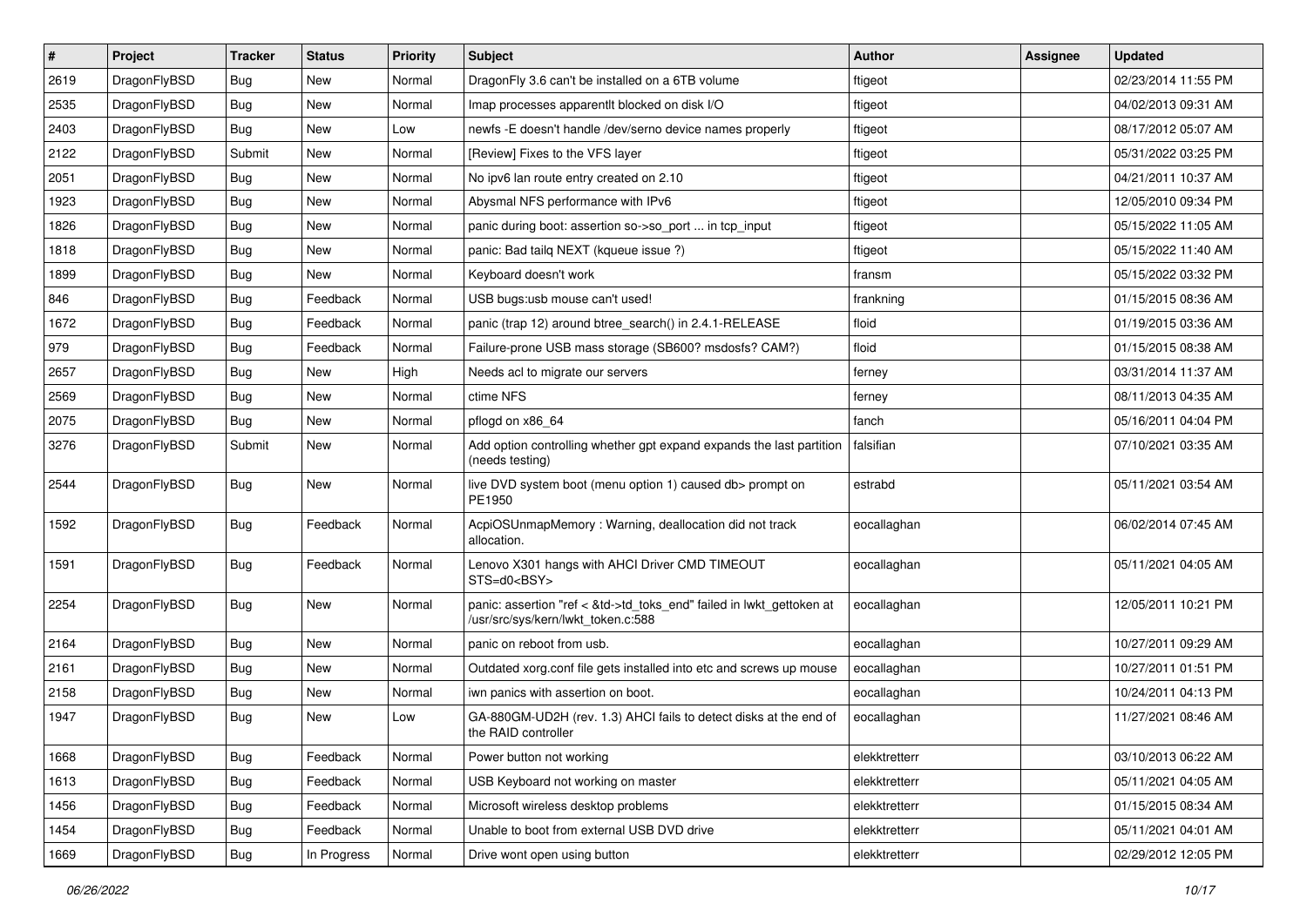| #    | Project      | <b>Tracker</b> | <b>Status</b> | <b>Priority</b> | Subject                                                                                                                                                  | Author        | Assignee | <b>Updated</b>      |
|------|--------------|----------------|---------------|-----------------|----------------------------------------------------------------------------------------------------------------------------------------------------------|---------------|----------|---------------------|
| 1181 | DragonFlyBSD | <b>Bug</b>     | In Progress   | Normal          | ACX111 panic                                                                                                                                             | elekktretterr |          | 05/11/2021 04:00 AM |
| 1877 | DragonFlyBSD | Bug            | New           | Normal          | Freeze during 1st hammer cleanup after new install                                                                                                       | elekktretterr |          | 05/15/2022 11:43 AM |
| 1634 | DragonFlyBSD | <b>Bug</b>     | New           | Normal          | panic: spin lock: 0xe4ad1320, indefinitive wait!                                                                                                         | elekktretterr |          | 01/19/2015 03:21 AM |
| 1463 | DragonFlyBSD | <b>Bug</b>     | New           | Normal          | Mountroot before drives are initialized                                                                                                                  | elekktretterr |          | 12/07/2010 01:30 PM |
| 1194 | DragonFlyBSD | <b>Bug</b>     | New           | Normal          | SCSI errors while trying to copy photos from my camera                                                                                                   | elekktretterr |          | 01/14/2015 04:39 PM |
| 3117 | DragonFlyBSD | <b>Bug</b>     | New           | Normal          | Problem with colours if "intel" video-driver used                                                                                                        | dpostolov     |          | 01/07/2018 11:35 PM |
| 3116 | DragonFlyBSD | <b>Bug</b>     | New           | Normal          | da0 detects on very big volume if to _remove_usb install stick and<br>reboot on Intel NUC5PPYH                                                           | dpostolov     |          | 01/07/2018 09:40 PM |
| 1448 | DragonFlyBSD | <b>Bug</b>     | Feedback      | Normal          | panic: assertion: tp->tt_msg->tt_cpuid == mycpuid in<br>tcp_callout_active tcp_output tcp_usr_send netmsg_pru_send<br>netmsg_service tcpmsg_service_loop | dillon        |          | 05/11/2021 04:00 AM |
| 1429 | DragonFlyBSD | <b>Bug</b>     | Feedback      | Normal          | vkernel bug - "mfree: m->m nextpkt != NULL"                                                                                                              | dillon        |          | 05/11/2021 04:00 AM |
| 1336 | DragonFlyBSD | <b>Bug</b>     | In Progress   | Normal          | Still looking for reports of missed directory entries w/ HAMMER                                                                                          | dillon        |          | 05/11/2021 04:00 AM |
| 1774 | DragonFlyBSD | <b>Bug</b>     | New           | Normal          | New IP header cleanup branch available for testing                                                                                                       | dillon        |          | 05/15/2022 10:59 AM |
| 2708 | DragonFlyBSD | <b>Bug</b>     | <b>New</b>    | Normal          | unable to send TCP nor UDP on age(4) interface                                                                                                           | dermiste      |          | 05/11/2021 03:54 AM |
| 3147 | DragonFlyBSD | Submit         | New           | Normal          | Enable headless installation                                                                                                                             | ddegroot      |          | 10/09/2018 01:25 PM |
| 2790 | DragonFlyBSD | Submit         | New           | Low             | filedesc softrefs increment code factoring                                                                                                               | dclink        |          | 02/21/2015 04:00 AM |
| 3021 | DragonFlyBSD | <b>Bug</b>     | In Progress   | Normal          | sys/dev/drm/i915/i915_gem_stolen.c:115]: (error) Signed integer<br>overflow for expression '65535<<20'                                                   | dcb           |          | 04/11/2017 12:46 PM |
| 3011 | DragonFlyBSD | <b>Bug</b>     | In Progress   | Normal          | dragonfly/sys/dev/netif/re/re.c: suspicious code?                                                                                                        | dcb           |          | 07/29/2017 01:26 AM |
| 3076 | DragonFlyBSD | Bug            | <b>New</b>    | Normal          | sys/dev/netif/ig_hal/e1000_ich8lan.c:1594: sanity checking mixup?                                                                                        | dcb           |          | 10/11/2017 01:58 AM |
| 3025 | DragonFlyBSD | <b>Bug</b>     | New           | Normal          | sys/dev/powermng/powernow/powernow.c:284: bad comparison?                                                                                                | dcb           |          | 09/23/2017 07:45 AM |
| 3024 | DragonFlyBSD | <b>Bug</b>     | New           | Low             | sys/dev/netif/wi/if_wi.c:1090]: (style) Redundant condition                                                                                              | dcb           |          | 04/11/2017 11:56 AM |
| 3022 | DragonFlyBSD | Bug            | New           | Normal          | sys/dev/netif/ath/ath/if ath.c:2142: strange bitmask?                                                                                                    | dcb           |          | 04/11/2017 11:49 AM |
| 3018 | DragonFlyBSD | <b>Bug</b>     | New           | Normal          | sys/bus/u4b/wlan/if_run.c:5464]: (style) Redundant condition                                                                                             | dcb           |          | 04/11/2017 11:26 AM |
| 2414 | DragonFlyBSD | <b>Bug</b>     | In Progress   | Normal          | Lenovo S10 acpi freeze (not new)                                                                                                                         | davshao       |          | 05/11/2021 04:13 AM |
| 2994 | DragonFlyBSD | Bug            | New           | Normal          | Intermittent boot hangs after git: hammer - HAMMER Version 7                                                                                             | davshao       |          | 03/30/2017 02:06 PM |
| 2835 | DragonFlyBSD | Bug            | New           | Normal          | /usr/include/c++/5.0/bits/c++locale.h likes<br>POSIX C SOURCE>=200809                                                                                    | davshao       |          | 11/18/2015 03:40 AM |
| 2688 | DragonFlyBSD | <b>Bug</b>     | New           | Normal          | 67613368bdda7 Fix wrong checks for U4B presence Asrock Z77M<br>difficulty detecting USB keyboard                                                         | davshao       |          | 06/28/2014 07:08 PM |
| 2652 | DragonFlyBSD | <b>Bug</b>     | New           | Normal          | 189a0ff3761b47  ix: Implement MSI-X support locks up Lenovo<br>S10 Intel Atom n270                                                                       | davshao       |          | 05/14/2014 01:55 AM |
| 3243 | DragonFlyBSD | <b>Bug</b>     | New           | Normal          | SMART status not reported properly for SSD disks                                                                                                         | daftaupe      |          | 09/09/2020 11:03 PM |
| 3227 | DragonFlyBSD | Submit         | New           | Normal          | Add HAMMER2 instructions in the installation medium README                                                                                               | daftaupe      |          | 03/26/2020 03:34 PM |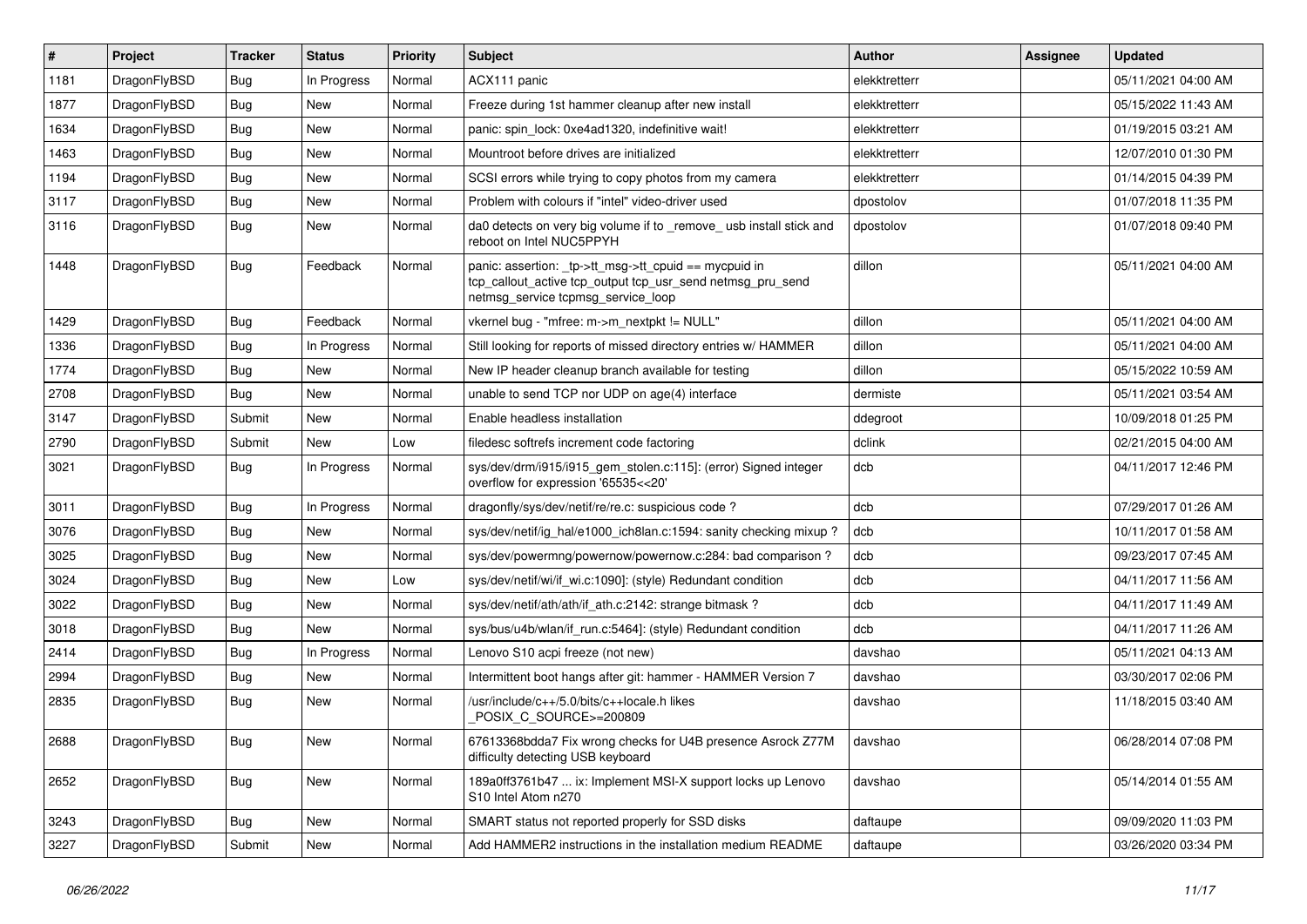| $\sharp$ | Project      | <b>Tracker</b> | <b>Status</b> | <b>Priority</b> | <b>Subject</b>                                                                                                | Author             | Assignee | <b>Updated</b>      |
|----------|--------------|----------------|---------------|-----------------|---------------------------------------------------------------------------------------------------------------|--------------------|----------|---------------------|
| 2687     | DragonFlyBSD | <b>Bug</b>     | New           | Normal          | natacontrol software RAID in installer                                                                        | csmelosky          |          | 06/22/2014 12:03 PM |
| 1307     | DragonFlyBSD | Bug            | In Progress   | Normal          | hammer tid -2 shows unexpected result                                                                         | corecode           |          | 10/18/2016 05:29 PM |
| 1481     | DragonFlyBSD | <b>Bug</b>     | Feedback      | Normal          | panic: assertion: kva_p(buf) in soopt_from_kbuf (after ipfw pipe<br>show, 2.2.1-R)                            | combiner           |          | 05/11/2021 04:01 AM |
| 2736     | DragonFlyBSD | Bug            | <b>New</b>    | High            | kernel panics on acpi_timer_probe function                                                                    | cnb                |          | 05/11/2021 03:55 AM |
| 2735     | DragonFlyBSD | <b>Bug</b>     | New           | Urgent          | iwn panics SYSSASSERT                                                                                         | cnb                |          | 05/11/2021 03:55 AM |
| 3280     | DragonFlyBSD | <b>Bug</b>     | New           | Normal          | KMS console and i915(4) not working in 6.0                                                                    | cmusser            |          | 07/10/2021 03:35 AM |
| 3139     | DragonFlyBSD | <b>Bug</b>     | New           | Normal          | USB Mouse Does Not Work in DragonflyBSD guest on VirtualBox                                                   | chiguy1256         |          | 06/24/2018 10:14 PM |
| 2859     | DragonFlyBSD | <b>Bug</b>     | New           | Low             | Installer configuration menu always highlights "Select timezone", no<br>matter which step was last completed. | cgag               |          | 12/02/2015 01:54 PM |
| 2858     | DragonFlyBSD | Bug            | <b>New</b>    | Low             | Installer "Local or UTC" question should have "No" selected by<br>default.                                    | cgag               |          | 12/02/2015 01:18 PM |
| 3143     | DragonFlyBSD | Bug            | <b>New</b>    | Normal          | assertion "0" failed in hammer2_inode_xop_chain_sync                                                          | cbin               |          | 07/18/2018 12:50 PM |
| 1618     | DragonFlyBSD | <b>Bug</b>     | Feedback      | Normal          | collision for 'struct pmap' when using RPC and <sys user.h=""></sys>                                          | carenas            |          | 05/11/2021 04:05 AM |
| 2319     | DragonFlyBSD | <b>Bug</b>     | New           | Normal          | crypt/passwd forward compat                                                                                   | c.turner1          |          | 02/28/2012 12:39 PM |
| 725      | DragonFlyBSD | <b>Bug</b>     | In Progress   | Low             | 'make distribution' fails w/'ro' /usr/obj                                                                     | c.turner           |          | 03/09/2013 01:01 PM |
| 2115     | DragonFlyBSD | <b>Bug</b>     | <b>New</b>    | Normal          | [msk] system freeze after receive some paquet                                                                 | bsdsx              |          | 08/22/2011 10:22 AM |
| 1521     | DragonFlyBSD | Bug            | Feedback      | Normal          | amd64 2.4 livecd won't mount root at boot                                                                     | bolapara           |          | 01/28/2018 03:45 AM |
| 1594     | DragonFlyBSD | <b>Bug</b>     | <b>New</b>    | Normal          | Kernel panic during boot from Live CD on Dell E6400                                                           | bodie              |          | 05/11/2021 03:54 AM |
| 3110     | DragonFlyBSD | <b>Bug</b>     | New           | Normal          | crash with ipfw3 under load                                                                                   | bnegre82           |          | 12/09/2017 06:22 AM |
| 3101     | DragonFlyBSD | <b>Bug</b>     | New           | Low             | PFI CGI install not working in dragonflybsd 5.0.1 USB install                                                 | bnegre82           |          | 05/11/2021 04:14 AM |
| 1882     | DragonFlyBSD | <b>Bug</b>     | <b>New</b>    | Low             | Idea for handling new USB vendor/device codes                                                                 | bmk                |          | 10/20/2010 12:15 PM |
| 3284     | DragonFlyBSD | Bug            | <b>New</b>    | Normal          | Wrong towlower() result for U+038A                                                                            | bhaible            |          | 07/10/2021 03:34 AM |
| 3283     | DragonFlyBSD | <b>Bug</b>     | <b>New</b>    | Normal          | mknodat() cannot create FIFOs                                                                                 | bhaible            |          | 07/10/2021 03:34 AM |
| 3282     | DragonFlyBSD | <b>Bug</b>     | New           | Normal          | unexpected errno value from fopen()                                                                           | bhaible            |          | 07/10/2021 03:34 AM |
| 3281     | DragonFlyBSD | Bug            | <b>New</b>    | Normal          | Crash after leaving unattended for a while                                                                    | bhaible            |          | 07/10/2021 03:32 AM |
| 1718     | DragonFlyBSD | <b>Bug</b>     | Feedback      | Normal          | IDE disk drive not detected by x86_64 2.6.1 Live CD                                                           | bcox               |          | 11/27/2021 08:25 AM |
| 3132     | DragonFlyBSD | <b>Bug</b>     | New           | Low             | unifdef mined                                                                                                 | bcallah            |          | 04/26/2018 08:34 PM |
| 331      | DragonFlyBSD | Bug            | In Progress   | Normal          | ftpsesame (aka Bridging S01E03)                                                                               | bastyaelvtars      |          | 03/09/2013 12:28 PM |
| 2107     | DragonFlyBSD | <b>Bug</b>     | New           | Normal          | 2.10.1 sata dvd drive issue                                                                                   | ausppc             |          | 07/31/2011 08:41 PM |
| 1148     | DragonFlyBSD | Bug            | In Progress   | Low             | BCM4311 wireless network adapter detected but not functional                                                  | archimedes.gaviola |          | 05/11/2021 04:00 AM |
| 3311     | DragonFlyBSD | Bug            | New           | Low             | TrueCrypt support may cause kernel crash                                                                      | arcade@b1t.name    |          | 04/29/2022 06:19 AM |
| 3278     | DragonFlyBSD | Bug            | New           | Normal          | Second screen image is distorted                                                                              | arcade@b1t.name    |          | 07/10/2021 03:36 AM |
| 3209     | DragonFlyBSD | <b>Bug</b>     | New           | Normal          | svc has some minor bugs                                                                                       | arcade@b1t.name    |          | 10/24/2019 09:08 AM |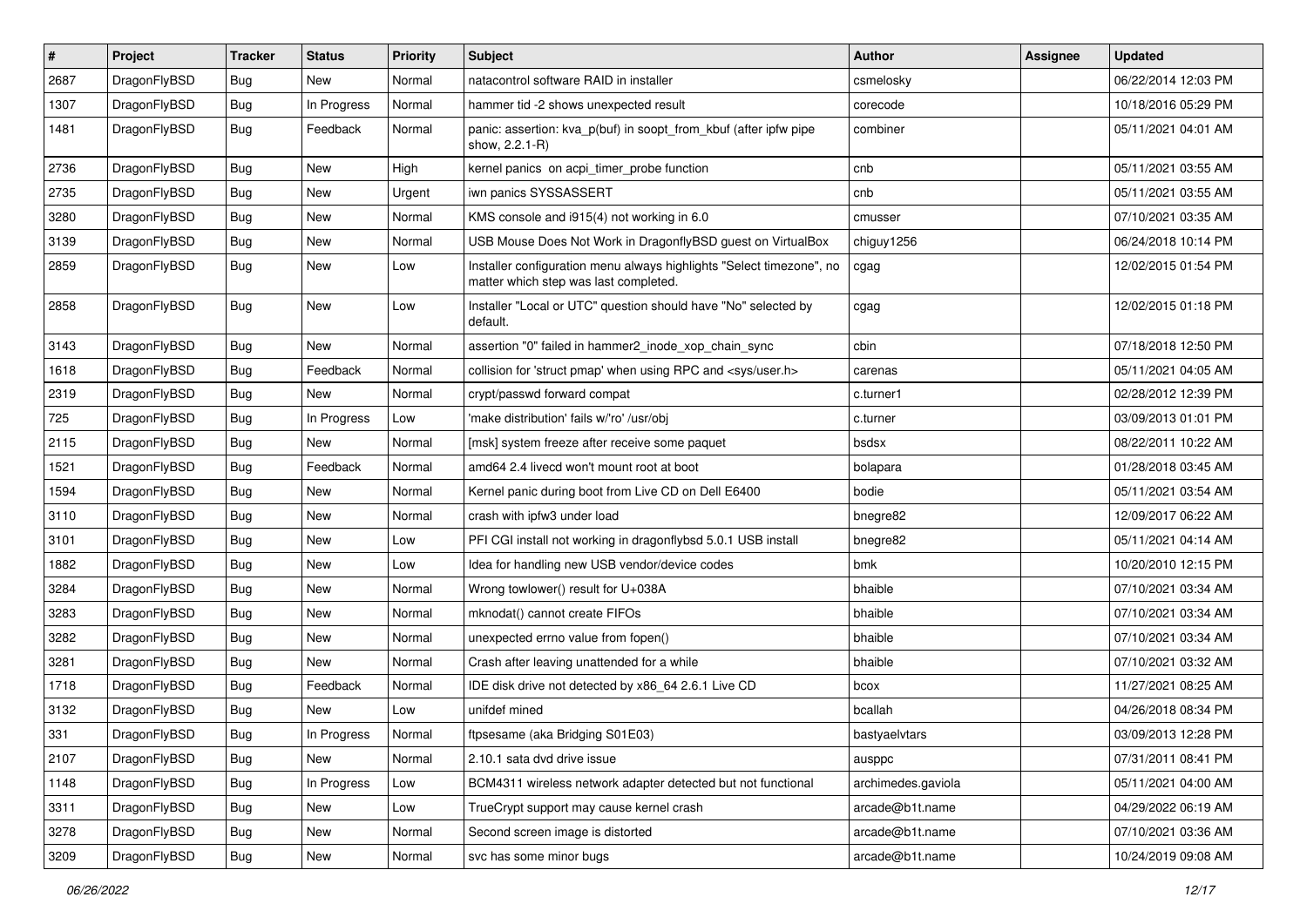| $\pmb{\#}$ | Project      | <b>Tracker</b> | <b>Status</b> | <b>Priority</b> | Subject                                                                                                                      | <b>Author</b>      | <b>Assignee</b> | <b>Updated</b>      |
|------------|--------------|----------------|---------------|-----------------|------------------------------------------------------------------------------------------------------------------------------|--------------------|-----------------|---------------------|
| 2882       | DragonFlyBSD | Bug            | New           | Low             | bridge sends packets from individual interfaces                                                                              | arcade@b1t.name    |                 | 01/09/2016 12:43 PM |
| 2878       | DragonFlyBSD | Bug            | <b>New</b>    | Low             | [fix] CCVER problem when using clang and cpu extensions<br>(intrinsics)                                                      | arcade@b1t.name    |                 | 06/24/2016 04:25 AM |
| 2877       | DragonFlyBSD | Bug            | <b>New</b>    | Low             | sed fails when working with UTF-8 locale and non-UTF symbols                                                                 | arcade@b1t.name    |                 | 12/30/2015 11:20 AM |
| 2520       | DragonFlyBSD | Bug            | <b>New</b>    | Normal          | panic: assertion "IS_SERIALIZED((ifp->if_serializer))" failed in<br>if_default_serialize_assert at /usr/src/sys/net/if.c:437 | ano                |                 | 03/09/2013 12:14 AM |
| 2329       | DragonFlyBSD | Bug            | <b>New</b>    | Normal          | ibm x3550 & acpi                                                                                                             | ano                |                 | 06/03/2014 11:37 AM |
| 1824       | DragonFlyBSD | Bug            | Feedback      | Normal          | kernel panic, x86, 2.7.3.859.ge5104                                                                                          | akirchhoff135014   |                 | 03/10/2013 07:49 AM |
| 2210       | DragonFlyBSD | Bug            | <b>New</b>    | Normal          | Bugtracker cannot assign default project for new users                                                                       | ahuete.devel       |                 | 11/17/2011 11:30 AM |
| 3299       | DragonFlyBSD | Bug            | In Progress   | Normal          | DragonFlyBSD reports utterly wrong uptime (most of the time, right<br>after booting in)                                      | adrian             |                 | 11/11/2021 01:43 PM |
| 3301       | DragonFlyBSD | Bug            | <b>New</b>    | Normal          | Gkrellm from the packages is not showing logged in users in main<br>window, logged in users always $== 0$                    | adrian             |                 | 01/08/2022 04:24 AM |
| 3300       | DragonFlyBSD | Bug            | <b>New</b>    | Normal          | Running Xvnc from TigerVNC package through the INETD daemon<br>in TCP WAIT mode fails hard                                   | adrian             |                 | 01/08/2022 04:25 AM |
| 2250       | DragonFlyBSD | Bug            | <b>New</b>    | Normal          | Kernel panic                                                                                                                 | adamk              |                 | 11/23/2018 01:10 AM |
| 1941       | DragonFlyBSD | Bug            | New           | Normal          | wlan config crash                                                                                                            | abandon.every.hope |                 | 12/24/2010 07:54 PM |
| 2852       | DragonFlyBSD | <b>Bug</b>     | New           | Normal          | Hammer File System - hangs on undo during system boot / mount -<br>will not recover on DragonFlyBSD newer than 3.6.0         | abale              |                 | 05/11/2021 04:07 AM |
| 3120       | DragonFlyBSD | Bug            | <b>New</b>    | Normal          | Intel AC 8260 firmware does not load                                                                                         | Vintodrimmer       |                 | 08/28/2018 03:30 AM |
| 3240       | DragonFlyBSD | Bug            | <b>New</b>    | High            | compile error because of openssl with /usr/dports/security/rhash for<br>mysql 8 install                                      | <b>UlasSAYGIN</b>  |                 | 06/04/2020 08:05 AM |
| 3219       | DragonFlyBSD | Bug            | <b>New</b>    | Normal          | x11/xorg port can not be build                                                                                               | <b>UlasSAYGIN</b>  |                 | 03/31/2020 08:57 AM |
| 2595       | DragonFlyBSD | Bug            | <b>New</b>    | Normal          | DragonFly 3.4.3 crashes on SUN Blade X6250 with Qlogic ISP 2432<br>FC card                                                   | Turvamies          |                 | 10/07/2013 11:53 AM |
| 2493       | DragonFlyBSD | <b>Bug</b>     | <b>New</b>    | Normal          | vidcontrol: invalid video mode name                                                                                          | Svarov             |                 | 01/24/2013 09:55 AM |
| 1246       | DragonFlyBSD | Bug            | <b>New</b>    | Normal          | bad resolution (monitor desync) with livedvd                                                                                 | Przem0l            |                 | 02/18/2014 06:29 AM |
| 2499       | DragonFlyBSD | Bug            | In Progress   | Urgent          | DRAGONFLY_3_2 lockd not responding correctly                                                                                 | Nerzhul            |                 | 01/22/2013 12:47 PM |
| 3006       | DragonFlyBSD | Bug            | <b>New</b>    | Normal          | boot0cfg: panic in kern_udev.c in function _udev_dict_set_cstr when<br>installing in VirtualBox                              | MichiGreat         |                 | 04/01/2017 02:22 PM |
| 2453       | DragonFlyBSD | Bug            | <b>New</b>    | Normal          | panic: assertion "gd->gd_spinlocks == 0" failed                                                                              | Johannes.Hofmann   |                 | 11/12/2012 12:54 PM |
| 1850       | DragonFlyBSD | Bug            | New           | Normal          | volume-add on hammer root fs panic                                                                                           | Johannes.Hofmann   |                 | 04/18/2019 04:27 AM |
| 2617       | DragonFlyBSD | Bug            | Feedback      | Normal          | Possible issue with wireless mouse on 3.6 release                                                                            | FilippoMo          |                 | 01/14/2015 03:42 PM |
| 2620       | DragonFlyBSD | <b>Bug</b>     | <b>New</b>    | Normal          | moused problem                                                                                                               | FilippoMo          |                 | 12/20/2013 10:32 AM |
| 2618       | DragonFlyBSD | <b>Bug</b>     | New           | Normal          | mouse problem on RELEASE-3_6_0                                                                                               | FilippoMo          |                 | 12/20/2013 03:26 AM |
| 989        | DragonFlyBSD | Bug            | New           | Normal          | installer/fdisk trouble with wrapped values                                                                                  | Discodestroyer     |                 | 02/18/2014 06:27 AM |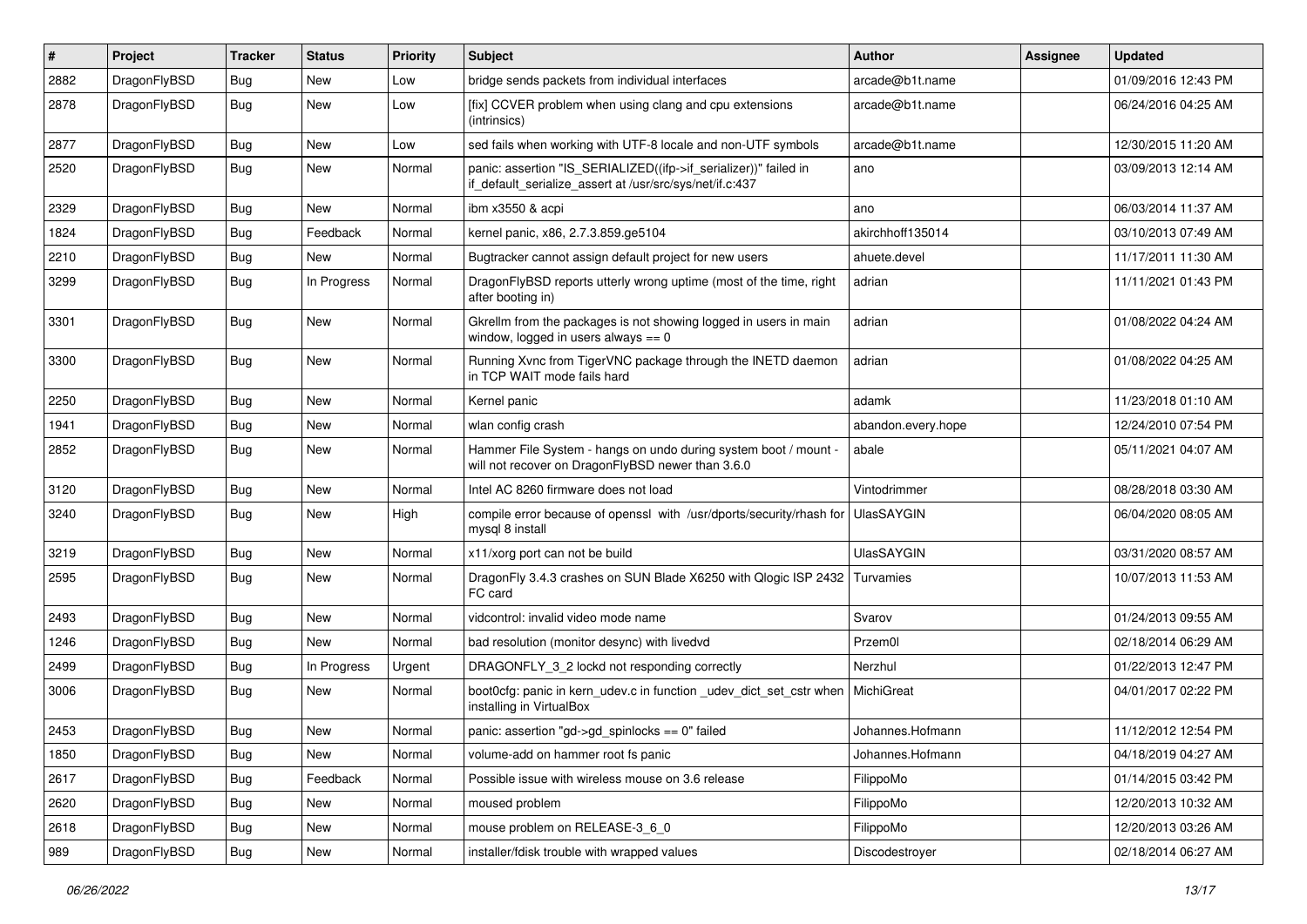| $\vert$ # | Project      | <b>Tracker</b> | <b>Status</b> | <b>Priority</b> | <b>Subject</b>                                                                                                                                              | <b>Author</b> | Assignee | Updated             |
|-----------|--------------|----------------|---------------|-----------------|-------------------------------------------------------------------------------------------------------------------------------------------------------------|---------------|----------|---------------------|
| 2806      | DragonFlyBSD | Bug            | New           | Normal          | failed to configure a link-local address on ath0 (errno = 22)                                                                                               | Chingyuan     |          | 05/25/2021 01:00 AM |
| 1398      | DragonFlyBSD | Submit         | In Progress   | Normal          | hdestroy(3) restricts hash key to point to malloc'ed space                                                                                                  | Anonymous     |          | 08/20/2021 04:06 PM |
| 3194      | DragonFlyBSD | Bug            | New           | High            | Hammer kernel crash on mirror-stream of PFS after upgrade<br>(assertion "cursor->flags &<br>HAMMER CURSOR ITERATE CHECK" failed in<br>hammer btree iterate) | Anonymous     |          | 06/29/2019 01:32 PM |
| 3041      | DragonFlyBSD | Submit         | <b>New</b>    | Normal          | firmware: Remove embedding of multiple images in one module.                                                                                                | Anonymous     |          | 12/25/2020 02:15 AM |
| 2297      | DragonFlyBSD | <b>Bug</b>     | <b>New</b>    | Normal          | strange NFS (client) error messages / problems                                                                                                              | Anonymous     |          | 02/19/2012 02:59 PM |
| 2292      | DragonFlyBSD | Bug            | New           | Normal          | re interface with jumbo frames (mtu larger than 1500) hangs after<br>some traffic                                                                           | Anonymous     |          | 01/31/2012 12:11 AM |
| 2052      | DragonFlyBSD | <b>Bug</b>     | <b>New</b>    | Normal          | Kernel panic: CPU APIC ID out of range                                                                                                                      | Anonymous     |          | 05/02/2011 11:06 AM |
| 1695      | DragonFlyBSD | <b>Bug</b>     | New           | Normal          | NFS-related system breakdown                                                                                                                                | Anonymous     |          | 04/10/2014 12:35 AM |
| 2100      | DragonFlyBSD | Bug            | Feedback      | Normal          | devfs related panic                                                                                                                                         | sepherosa     | alexh    | 07/10/2011 02:29 PM |
| 2353      | DragonFlyBSD | Bug            | In Progress   | Normal          | panic: assertion "gd->gd_spinlocks_wr == 0" failed in<br>bsd4_schedulerclock                                                                                | jaydg         | alexh    | 11/28/2012 01:57 AM |
| 1430      | DragonFlyBSD | Bug            | New           | Normal          | Buggy $w(1)$ ?                                                                                                                                              | hasso         | alexh    | 11/24/2010 08:09 AM |
| 1538      | DragonFlyBSD | Bug            | New           | Low             | mountroot should probe file systems                                                                                                                         | corecode      | alexh    | 11/24/2010 06:35 PM |
| 1127      | DragonFlyBSD | <b>Bug</b>     | Feedback      | Low             | cdrom drive not detected                                                                                                                                    | tgr           | corecode | 01/15/2015 08:55 AM |
| 2092      | DragonFlyBSD | <b>Bug</b>     | New           | Normal          | Panic: Bad link elm 0x next->prev != elm                                                                                                                    | masterblaster | dillon   | 12/04/2011 12:49 PM |
| 1411      | DragonFlyBSD | Bug            | Feedback      | Normal          | Burning doesn't work with ahci(4)                                                                                                                           | hasso         | dillon   | 05/11/2021 04:00 AM |
| 2037      | DragonFlyBSD | <b>Bug</b>     | Feedback      | Normal          | Panic Bad link elm while building packages                                                                                                                  | ftigeot       | dillon   | 04/21/2011 07:20 AM |
| 2819      | DragonFlyBSD | Bug            | In Progress   | Normal          | Random micro system freezes after a week of uptime                                                                                                          | ftigeot       | dillon   | 08/16/2015 08:46 PM |
| 1831      | DragonFlyBSD | Bug            | Feedback      | High            | HAMMER "malloc limit exceeded" panic                                                                                                                        | eocallaghan   | dillon   | 06/04/2022 04:38 AM |
| 3154      | DragonFlyBSD | Submit         | New           | Normal          | Update serial handling in bootloader                                                                                                                        | ddegroot      | dillon   | 11/06/2018 11:21 PM |
| 1593      | DragonFlyBSD | <b>Bug</b>     | Feedback      | Normal          | panic: assertion: $ccb == ap > ap\_err\_ccb$ in ahci_put_err_ccb                                                                                            | ftigeot       | ftigeot  | 05/15/2022 05:09 AM |
| 3031      | DragonFlyBSD | Submit         | In Progress   | Normal          | Update drm/radeon to Linux 4.7.10 as much as possible                                                                                                       | davshao       | ftigeot  | 08/19/2021 12:33 PM |
| 2870      | DragonFlyBSD | Bug            | New           | High            | Broken text and icons when glamor acceleration is used                                                                                                      | 375gnu        | ftigeot  | 01/31/2016 12:13 AM |
| 1964      | DragonFlyBSD | <b>Bug</b>     | New           | Normal          | iwn (panic assertion : wlan assert serialized)                                                                                                              | sjmm.ptr      | josepht  | 02/01/2011 12:57 PM |
| 1946      | DragonFlyBSD | <b>Bug</b>     | <b>New</b>    | Normal          | ieee80211 panic                                                                                                                                             | pavalos       | josepht  | 01/27/2011 06:00 PM |
| 385       | DragonFlyBSD | Bug            | Feedback      | Low             | Mail archive address removal                                                                                                                                | justin        | justin   | 03/09/2013 11:24 AM |
| 1969      | DragonFlyBSD | <b>Bug</b>     | New           | Normal          | pf-related network problem                                                                                                                                  | pavalos       | lentferj | 02/01/2011 06:57 PM |
| 2549      | DragonFlyBSD | Bug            | In Progress   | Normal          | netgraph7: Kernel page fault.                                                                                                                               | russiane39    | nant     | 05/10/2013 11:20 PM |
| 679       | DragonFlyBSD | <b>Bug</b>     | <b>New</b>    | Low             | Netgraph backward compatibility for old *LEN constants                                                                                                      | nant          | nant     | 02/18/2014 05:45 AM |
| 600       | DragonFlyBSD | <b>Bug</b>     | <b>New</b>    | Low             | /sys/libkern/karc4random                                                                                                                                    | robin carey5  | profmakx | 01/19/2015 03:07 AM |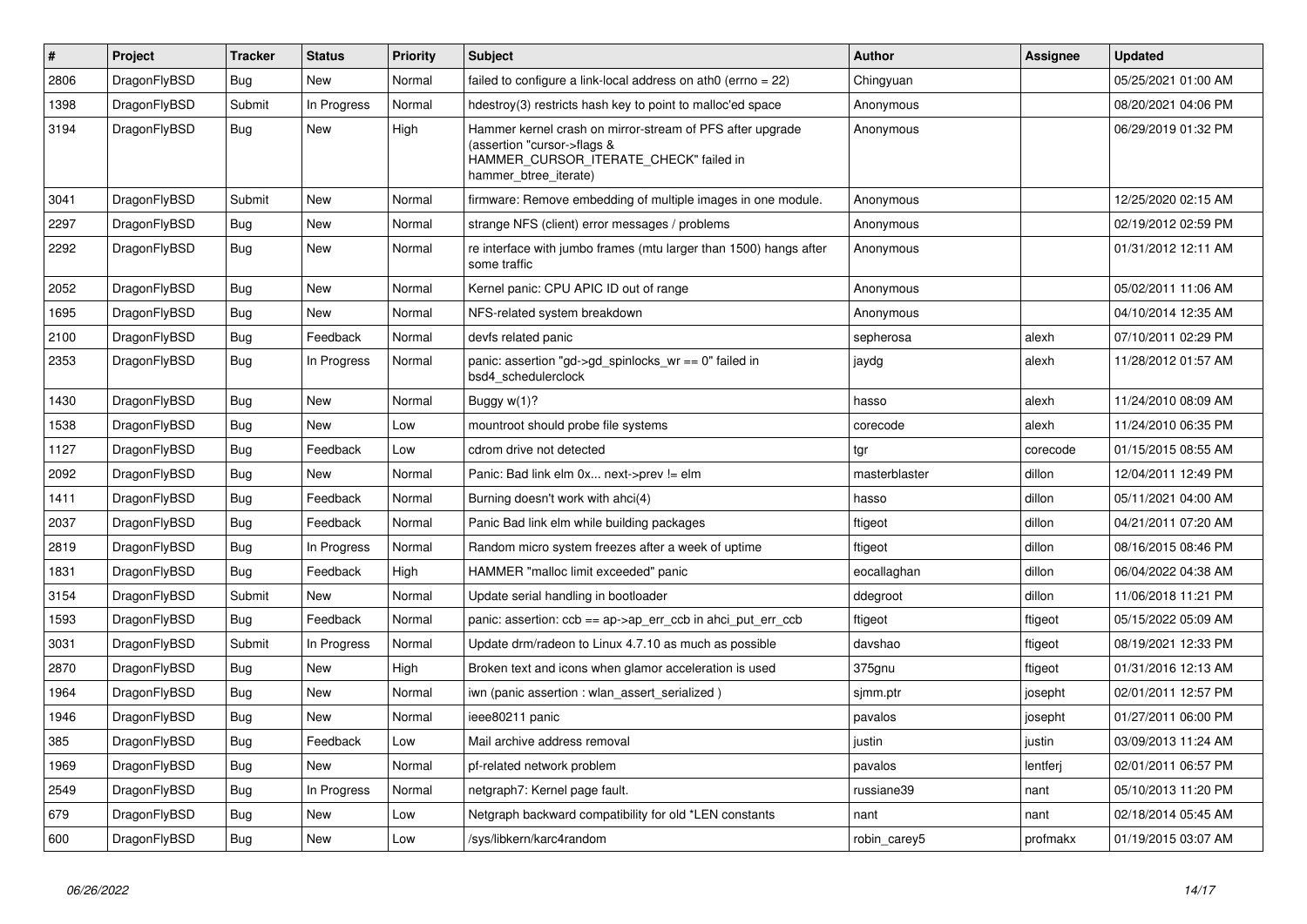| #    | Project      | <b>Tracker</b> | <b>Status</b> | <b>Priority</b> | <b>Subject</b>                                                                                                                                           | <b>Author</b>  | Assignee  | <b>Updated</b>      |
|------|--------------|----------------|---------------|-----------------|----------------------------------------------------------------------------------------------------------------------------------------------------------|----------------|-----------|---------------------|
| 2822 | DragonFlyBSD | Bug            | New           | Normal          | USB 3.0 stick throws "reading primary partition table: error<br>accessing offset 000[] for 152" error, while the stick works on any<br>other OS I tested | revuwa         | profmakx  | 06/29/2015 05:56 AM |
| 2746 | DragonFlyBSD | Bug            | New           | Normal          | some fraction of xterms started from the xmonad window manager<br>get killed with SIGALRM                                                                | isenmann       | profmakx  | 12/28/2014 02:51 AM |
| 168  | DragonFlyBSD | <b>Bug</b>     | In Progress   | Normal          | Livelocked limit engaged while trying to setup IPW wireless                                                                                              | mschacht       | sepherosa | 05/11/2021 04:05 AM |
| 2825 | DragonFlyBSD | <b>Bug</b>     | <b>New</b>    | High            | 3x dhclient = hanging system (objcache exhausted)                                                                                                        | jaccovonb      | sepherosa | 05/11/2021 03:55 AM |
| 1302 | DragonFlyBSD | Bug            | In Progress   | Normal          | Checkpoint regression?                                                                                                                                   | sjg            | sjg       | 07/10/2013 05:22 PM |
| 1769 | DragonFlyBSD | <b>Bug</b>     | New           | Normal          | panic: assertion: _tp->tt_msg->tt_cpuid == mycpuid in<br>tcp callout active                                                                              | pavalos        | sjg       | 05/15/2022 11:07 AM |
| 1532 | DragonFlyBSD | Bug            | <b>New</b>    | Low             | jemalloc doesn't work on DragonFly                                                                                                                       | hasso          | sjg       | 08/02/2011 01:14 AM |
| 2585 | DragonFlyBSD | <b>Bug</b>     | New           | Normal          | Dfly 3.4.3 on ESXi 5.1, HP Smart Array P410 passthrough<br>recognised, but not functioning                                                               | yggdrasil      | swildner  | 05/09/2022 08:14 AM |
| 2252 | DragonFlyBSD | Bug            | <b>New</b>    | Low             | snd hda not useable if loaded via /boot/loader.conf                                                                                                      | xbit           | swildner  | 12/14/2011 12:23 AM |
| 341  | DragonFlyBSD | <b>Bug</b>     | New           | Normal          | Vinum erroneously repors devices as busy                                                                                                                 | corecode       | swildner  | 01/21/2012 04:50 AM |
| 2265 | DragonFlyBSD | <b>Bug</b>     | New           | Normal          | mbsrtowcs does not properly handle invalid mbstate t in ps                                                                                               | c.turner1      | swildner  | 01/10/2012 07:56 PM |
| 1714 | DragonFlyBSD | <b>Bug</b>     | New           | Low             | hwpmc                                                                                                                                                    | alexh          | swildner  | 08/18/2012 02:03 PM |
| 3318 | DragonFlyBSD | <b>Bug</b>     | In Progress   | Normal          | Segmenation fault when a process resumed with checkpt exits                                                                                              | zabolekar      | tuxillo   | 06/18/2022 08:24 AM |
| 3295 | DragonFlyBSD | <b>Bug</b>     | In Progress   | Normal          | Adapt devel/libvirt for nvmm                                                                                                                             | tuxillo        | tuxillo   | 11/03/2021 04:56 PM |
| 2358 | DragonFlyBSD | <b>Bug</b>     | In Progress   | Normal          | DFBSD v3.0.2.32.g928ca - panic: hammer: insufficient undo FIFO<br>space!                                                                                 | tuxillo        | tuxillo   | 05/10/2021 02:50 AM |
| 1819 | DragonFlyBSD | <b>Bug</b>     | In Progress   | Low             | truss - Major revamping task list                                                                                                                        | tuxillo        | tuxillo   | 11/27/2021 08:45 AM |
| 3314 | DragonFlyBSD | <b>Bug</b>     | <b>New</b>    | Normal          | Bring virtio_console(4) from FreeBSD                                                                                                                     | tuxillo        | tuxillo   | 05/29/2022 08:24 AM |
| 1579 | DragonFlyBSD | <b>Bug</b>     | Feedback      | Normal          | dfly 2.4.1 does not like HP DL360G4p and Smart Array 6400 with<br>MSA20                                                                                  | tomaz.borstnar | tuxillo   | 06/02/2014 02:44 PM |
| 3205 | DragonFlyBSD | Bug            | Feedback      | High            | Go compiler net test failing                                                                                                                             | dfbsd          | tuxillo   | 05/10/2021 02:45 AM |
| 3160 | DragonFlyBSD | Submit         | In Progress   | Normal          | State the implementation difference in pkill/pgrep manual                                                                                                | sevan          | tuxillo   | 06/03/2022 05:15 PM |
| 998  | DragonFlyBSD | <b>Bug</b>     | In Progress   | Normal          | Unconfiguring a vn while it is mounted                                                                                                                   | rumcic         | tuxillo   | 05/11/2021 04:00 AM |
| 1876 | DragonFlyBSD | <b>Bug</b>     | <b>New</b>    | Normal          | devfs in $ ail + logging$ out from console(ttyv1+) -> panic                                                                                              | qhwt.dfly      | tuxillo   | 05/31/2022 03:24 PM |
| 2496 | DragonFlyBSD | Bug            | <b>New</b>    | Normal          | NTFS malloc limit exceeded                                                                                                                               | plasmob        | tuxillo   | 02/19/2013 08:47 AM |
| 1293 | DragonFlyBSD | Bug            | New           | Normal          | 2.2.1-REL Installer Request                                                                                                                              | mk             | tuxillo   | 05/11/2021 04:00 AM |
| 3028 | DragonFlyBSD | <b>Bug</b>     | In Progress   | Normal          | installer: confusion of set/get disk encryption passphrase dialogs                                                                                       | liweitianux    | tuxillo   | 06/03/2022 05:13 PM |
| 1428 | DragonFlyBSD | <b>Bug</b>     | Feedback      | Low             | POSIX.1e implementation is too old                                                                                                                       | hasso          | tuxillo   | 05/11/2021 04:00 AM |
| 2416 | DragonFlyBSD | <b>Bug</b>     | New           | Normal          | ' entry can be removed on mounted nfs filesystem                                                                                                         | ftigeot        | tuxillo   | 06/03/2014 04:40 AM |
| 2721 | DragonFlyBSD | Submit         | Feedback      | Low             | Some few zalloc calls to objcache ones replacements                                                                                                      | dclink         | tuxillo   | 05/11/2021 04:08 AM |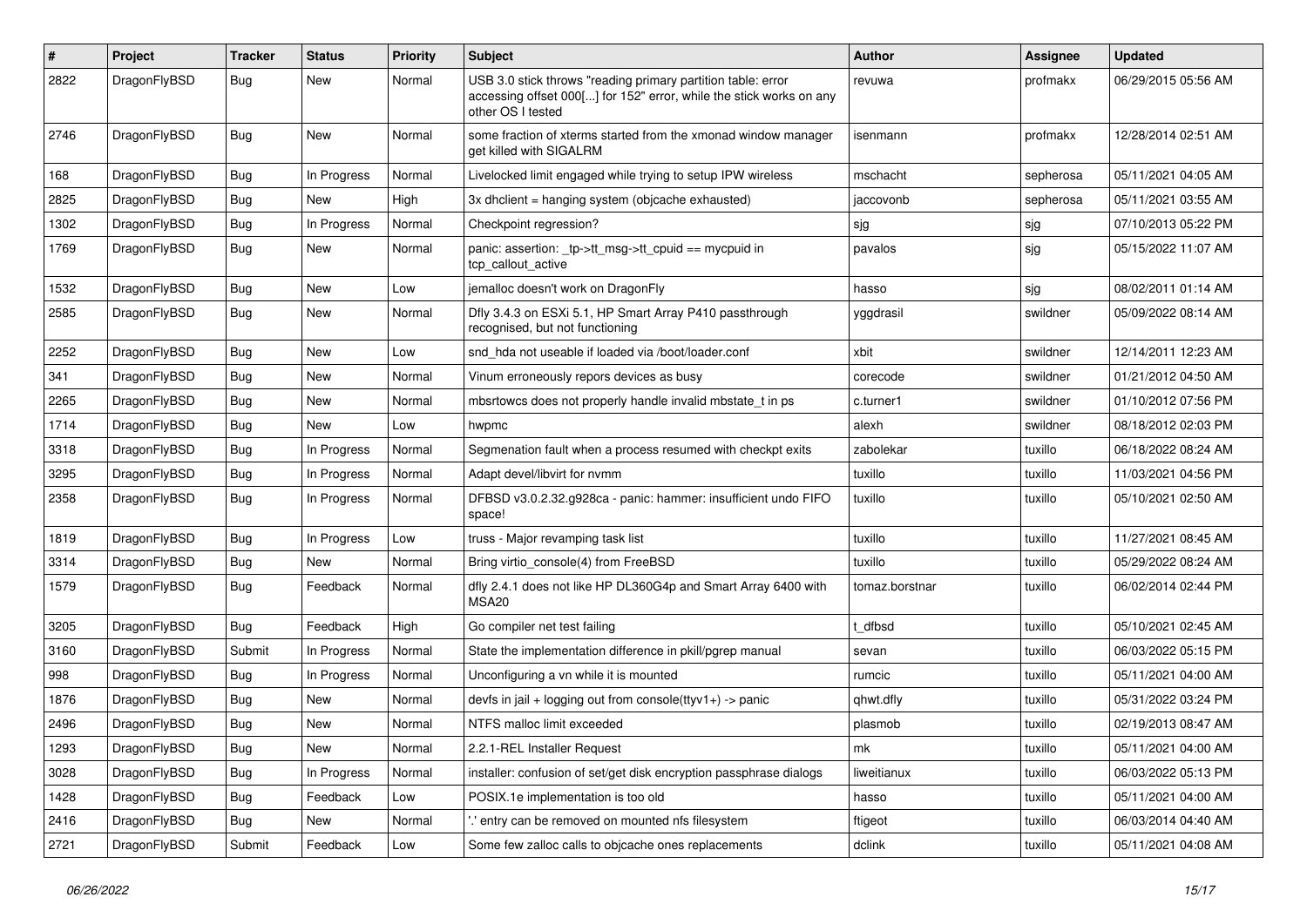| $\vert$ # | Project      | <b>Tracker</b> | <b>Status</b> | <b>Priority</b> | <b>Subject</b>                                                                               | Author           | Assignee | <b>Updated</b>      |
|-----------|--------------|----------------|---------------|-----------------|----------------------------------------------------------------------------------------------|------------------|----------|---------------------|
| 2717      | DragonFlyBSD | Submit         | Feedback      | Normal          | Out of range numeric handling                                                                | dclink           | tuxillo  | 05/11/2021 04:08 AM |
| 3145      | DragonFlyBSD | Submit         | In Progress   | Normal          | Update libelf to FreeBSD 12 current and build as base library usable<br>by ports             | davshao          | tuxillo  | 08/20/2021 03:58 PM |
| 1587      | DragonFlyBSD | <b>Bug</b>     | Feedback      | Normal          | can't gdb across fork                                                                        | corecode         | tuxillo  | 05/11/2021 03:54 AM |
| 1287      | DragonFlyBSD | <b>Bug</b>     | Feedback      | Normal          | altg configuration doesn't work                                                              | corecode         | tuxillo  | 05/11/2021 03:51 AM |
| 911       | DragonFlyBSD | <b>Bug</b>     | Feedback      | Normal          | kldload/kernel linker can exceed malloc reserve and panic system                             | corecode         | tuxillo  | 05/11/2021 03:51 AM |
| 901       | DragonFlyBSD | Bug            | Feedback      | Normal          | route show needs to get data from all cpus                                                   | corecode         | tuxillo  | 05/11/2021 03:50 AM |
| 847       | DragonFlyBSD | <b>Bug</b>     | Feedback      | Normal          | processes getting stuck on mount point                                                       | corecode         | tuxillo  | 05/11/2021 03:50 AM |
| 1584      | DragonFlyBSD | Bug            | In Progress   | Normal          | can't use ssh from jail: debug1: read passphrase: can't open<br>/dev/tty: Device busy        | corecode         | tuxillo  | 05/11/2021 03:53 AM |
| 1583      | DragonFlyBSD | <b>Bug</b>     | In Progress   | Normal          | panic: assertion: cursor->trans->sync_lock_refs > 0 in<br>hammer_recover_cursor              | corecode         | tuxillo  | 05/11/2021 03:53 AM |
| 1547      | DragonFlyBSD | <b>Bug</b>     | In Progress   | Normal          | disklabel64 automatic sizing                                                                 | corecode         | tuxillo  | 05/11/2021 03:52 AM |
| 1528      | DragonFlyBSD | Bug            | In Progress   | Normal          | ktrace does not show proper return values for pipe(2)                                        | corecode         | tuxillo  | 05/11/2021 03:52 AM |
| 1475      | DragonFlyBSD | <b>Bug</b>     | In Progress   | Normal          | kernel blocks with low memory and syscons setting a high res mode<br>/ scrollback            | corecode         | tuxillo  | 05/11/2021 03:52 AM |
| 1469      | DragonFlyBSD | Bug            | In Progress   | Normal          | Hammer history security concern                                                              | corecode         | tuxillo  | 05/11/2021 03:52 AM |
| 1030      | DragonFlyBSD | <b>Bug</b>     | In Progress   | Normal          | msdosfs umount panic                                                                         | corecode         | tuxillo  | 05/11/2021 03:51 AM |
| 781       | DragonFlyBSD | Bug            | In Progress   | Normal          | fdisk uses wrong geometry on usb flash drives                                                | corecode         | tuxillo  | 05/11/2021 03:50 AM |
| 742       | DragonFlyBSD | <b>Bug</b>     | In Progress   | Normal          | umount problems with multiple mounts                                                         | corecode         | tuxillo  | 06/25/2022 04:02 AM |
| 1556      | DragonFlyBSD | Bug            | New           | Normal          | many processes stuck in "hmrrcm", system unusable                                            | corecode         | tuxillo  | 05/11/2021 03:52 AM |
| 1474      | DragonFlyBSD | <b>Bug</b>     | New           | Normal          | ithread 1 unexpectedly rescheduled                                                           | corecode         | tuxillo  | 05/11/2021 03:52 AM |
| 1442      | DragonFlyBSD | Bug            | New           | Normal          | blocking SIGSEGV and triggering a segment violation produces an<br>all CPU consuming process | corecode         | tuxillo  | 05/11/2021 03:52 AM |
| 1440      | DragonFlyBSD | <b>Bug</b>     | <b>New</b>    | Normal          | ptrace/gdb doesn't work after process blocks SIGTRAP                                         | corecode         | tuxillo  | 05/11/2021 03:52 AM |
| 1198      | DragonFlyBSD | Bug            | New           | High            | DDB loops panic in db read bytes                                                             | corecode         | tuxillo  | 05/11/2021 03:51 AM |
| 731       | DragonFlyBSD | <b>Bug</b>     | New           | Normal          | system freeze on "slice too large"                                                           | corecode         | tuxillo  | 06/25/2022 04:01 AM |
| 1921      | DragonFlyBSD | Bug            | In Progress   | Normal          | we miss mlockall                                                                             | alexh            | tuxillo  | 06/18/2022 04:08 AM |
| 1700      | DragonFlyBSD | Submit         | In Progress   | Normal          | skip boot2 menu on <enter></enter>                                                           | Johannes.Hofmann | tuxillo  | 05/15/2022 08:35 AM |
| 2438      | DragonFlyBSD | Submit         | Feedback      | Normal          | <b>TRIM</b> fixes                                                                            | Anonymous        | tuxillo  | 05/11/2021 03:45 AM |
| 1397      | DragonFlyBSD | <b>Bug</b>     | Feedback      | Normal          | jobs -I output inconsistency when called from script                                         | Anonymous        | tuxillo  | 05/15/2022 05:07 AM |
| 1390      | DragonFlyBSD | Bug            | In Progress   | Normal          | Use id_t type for {get,set}priority()                                                        | Anonymous        | tuxillo  | 07/05/2019 02:18 AM |
| 2828      | DragonFlyBSD | Bug            | <b>New</b>    | High            | On AMD APUs and Bulldozer CPUs, the machdep.cpu idle hit<br>sysctl should be 3 by default    | vadaszi          | vadaszi  | 05/11/2021 04:07 AM |